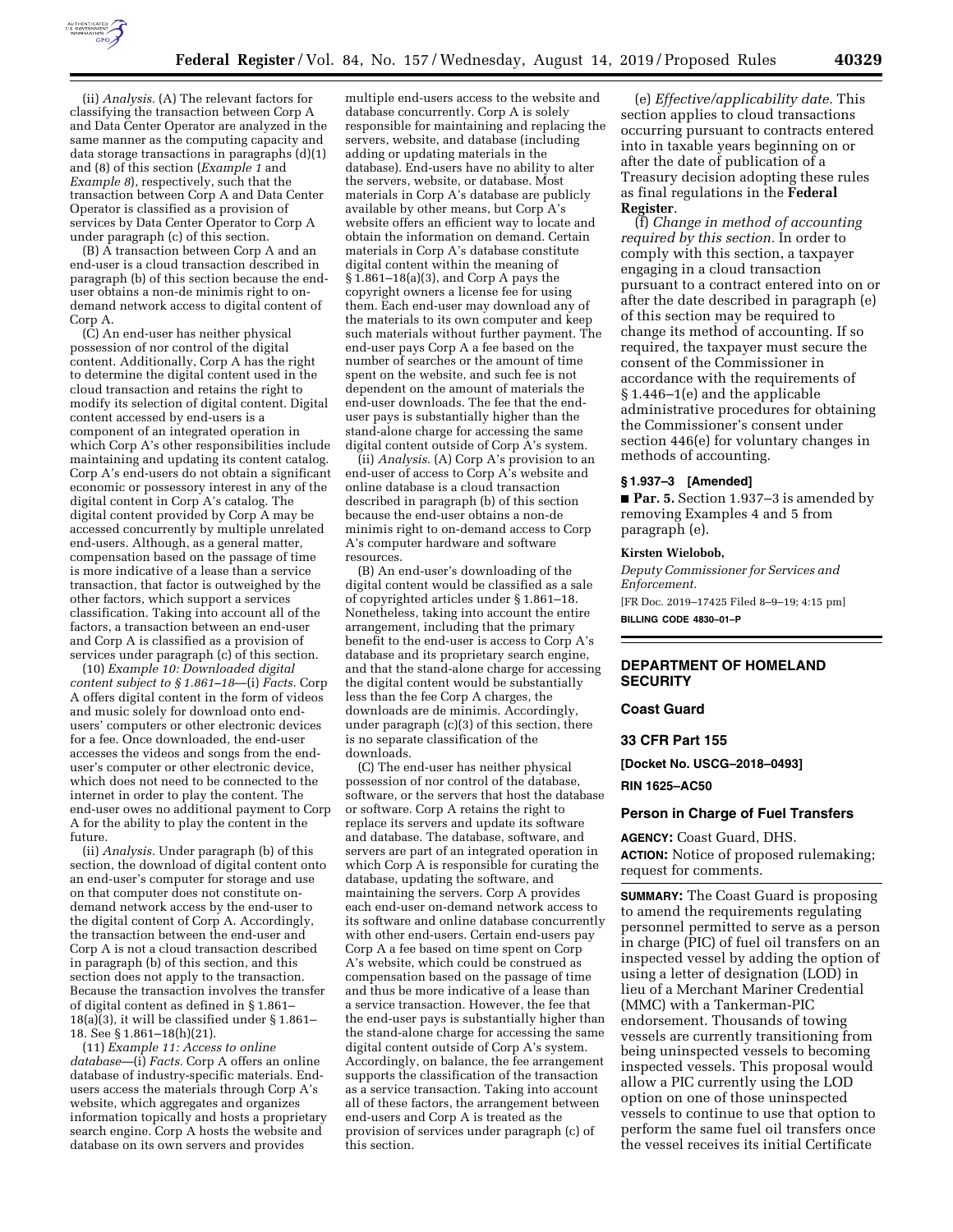of Inspection. Under this proposal, obtaining a MMC with a Tankerman-PIC endorsement would become optional for PICs of fuel oil transfers on inspected vessels.

**DATES:** Comments and related material must be received by the Coast Guard on or before October 15, 2019. Comments sent to the Office of Management and Budget (OMB) on collection of information must reach OMB on or before October 15, 2019.

**ADDRESSES:** You may submit comments identified by docket number USCG– 2018–0493 using the Federal eRulemaking Portal at *[https://](https://www.regulations.gov) [www.regulations.gov.](https://www.regulations.gov)* See the ''Public Participation and Request for Comments'' portion of the

**SUPPLEMENTARY INFORMATION** section for further instructions on submitting comments.

*Collection of information.* Submit comments on the collection of information discussed in section VI. D of this preamble both to the Coast Guard's online docket and to the Office of Information and Regulatory Affairs (OIRA) in the White House Office of Management and Budget using one of the following two methods:

• *Email: [dhsdeskofficer@](mailto:dhsdeskofficer@omb.eop.gov)*

*[omb.eop.gov.](mailto:dhsdeskofficer@omb.eop.gov)* 

• *Mail:* OIRA, 725 17th Street NW, Washington, DC 20503, attention Desk Officer for the Coast Guard.

**FOR FURTHER INFORMATION CONTACT:** For information about this document call or email Cathleen Mauro, Office of Merchant Mariner Credentialing (CG– MMC–1), Coast Guard; telephone 202– 372–1449, email *[Cathleen.B.Mauro@](mailto:Cathleen.B.Mauro@uscg.mil) [uscg.mil.](mailto:Cathleen.B.Mauro@uscg.mil)* 

#### **SUPPLEMENTARY INFORMATION:**

### **Table of Contents for Preamble**

- I. Public Participation and Request for Comments
- II. Abbreviations
- III. Basis and Purpose
- IV. Background
	- A. Requirements in 33 CFR Part 155 for Person in Charge of Fuel Oil Transfers
	- B. Cargo-Based Origins of Requirements To Obtain MMC Tankerman-PIC Endorsement
	- C. Different Standards Are Appropriate for Fuel Oil Transfers
	- D. Federal Advisory Committee Recommendations
- V. Discussion of Proposed Rule
	- A. Proposed Amendments to § 155.710(e)
	- B. Proposed Amendments to § 155.715
- VI. Regulatory Analyses
- A. Regulatory Planning and Review
- B. Small Entities
- C. Assistance for Small Entities
- D. Collection of Information
- E. Federalism
- F. Unfunded Mandates
- G. Taking of Private Property H. Civil Justice Reform I. Protection of Children J. Indian Tribal Governments K. Energy Effects L. Technical Standards
- M. Environment
- **I. Public Participation and Request for Comments**

The Coast Guard views public participation as essential to effective rulemaking and will consider all comments and material received during the comment period. Your comment can help shape the outcome of this rulemaking. If you submit a comment, please include the docket number for this rulemaking, indicate the specific section of this document to which each comment applies, and provide a reason for each suggestion or recommendation.

We encourage you to submit comments through the Federal eRulemaking Portal at *[https://](https://www.regulations.gov) [www.regulations.gov.](https://www.regulations.gov)* If your material cannot be submitted using *[https://](https://www.regulations.gov) [www.regulations.gov,](https://www.regulations.gov)* call or email the person in the **FOR FURTHER INFORMATION CONTACT** section of this proposed rule for alternate instructions. Documents this proposal mentions as being available in the docket, and all public comments, will be available in our online docket at *[https://](https://www.regulations.gov) [www.regulations.gov,](https://www.regulations.gov)* and can be viewed by following that website's instructions. Additionally, if you go to the online docket and sign up for email alerts, you will be notified when comments are posted or if a final rule is published.

We accept anonymous comments. All comments received will be posted without change to *[https://](https://www.regulations.gov) [www.regulations.gov](https://www.regulations.gov)* and will include any personal information you have provided. For more about privacy and the docket, visit *[https://](https://www.regulations.gov/privacyNotice) [www.regulations.gov/privacyNotice.](https://www.regulations.gov/privacyNotice)* 

We do not plan to hold a public

meeting but you may submit a request for one using one of the methods specified under **ADDRESSES**. Please explain why you believe a public meeting would be beneficial. If we determine that one would aid this rulemaking we will issue a **Federal Register** notice to announce the date, time, and location of such a meeting.

## **II. Abbreviations**

- CFR Code of Federal Regulations
- COI Certificate of Inspection
- CPI–U Consumer Price Index for all Urban Consumers
- DHS Department of Homeland Security
- DOI Declaration of inspection
- FR Federal Register
- GSA General Services Administration
- LOD Letter of designation
- MERPAC Merchant Marine Personnel Advisory Committee
- MISLE Marine Information for Safety and Law Enforcement
- MMC Merchant Mariner Credential
- MPH Miles per hour
- NPRM Notice of proposed rulemaking
- OMB Office of Management and Budget

PIC Person in charge

- PWSA Ports and Waterways Safety Act
- § Section
- TSAC Towing Safety Advisory Committee U.S.C. United States Code

#### **III. Basis and Purpose**

The Coast Guard's authority under Subtitle II and Chapter 700 of Title 46 United States Code, specifically 46 U.S.C 3306 and 70034,1 allows us to establish and amend regulations for a person in charge (PIC) of fuel oil transfers. This proposed rule is authorized by Subtitle II provisions to regulate lightering (46 U.S.C. 3715) and personnel qualifications for all inspected vessels, including nontank vessels (46 U.S.C. 3703), and by 46 U.S.C. chapter 700 provisions regarding waterfront safety, including protection of navigable waters and the resources therein (46 U.S.C. 70011).

This proposed rule would allow an alternative method of meeting requirements for personnel allowed to serve as the PIC of a fuel oil transfer on an inspected vessel. In 1998, the Coast Guard established the option of using a letter of designation (LOD) for uninspected vessels in 33 CFR 155.710(e)(2).2 The LOD designates the holder as a PIC of the transfer of fuel oil and states that the holder has received sufficient formal instruction from the operator or agent of the vessel to ensure his or her ability to safely and adequately carry out the duties and responsibilities of the PIC.3 The same year we created the LOD option, we stated that the formal instruction required by this option should ensure that personnel acting as PICs of fuel oil transfers have the ability to safely and adequately carry out their duties and

3 33 CFR 155.715.

<sup>1</sup>Authority in 46 U.S.C. 70034 was formerly reflected in 33 U.S.C. 1231. On December 4, 2018, the Frank LoBiondo Coast Guard Authorization Act of 2018, Public Law 115–282, was enacted. Its section 401 titled ''Codification of Ports and Waterways Safety Act,'' restated the Ports and Waterways Safety Act (PWSA) authorities in an enacted title of the U.S. Code. Specifically, it added chapter 700, Ports and Waterways Safety, to Title 46. Also, its section 402 repealed the PWSA (Pub. L. 92–340), as amended, which had been reflected in 33 U.S.C. 1221–1231, 1232–1232b.

<sup>2</sup>See Qualifications for Tankermen and for Persons in Charge of Transfers of Dangerous Liquids and Liquefied Gases final rule (63 FR 35822, July 1, 1998).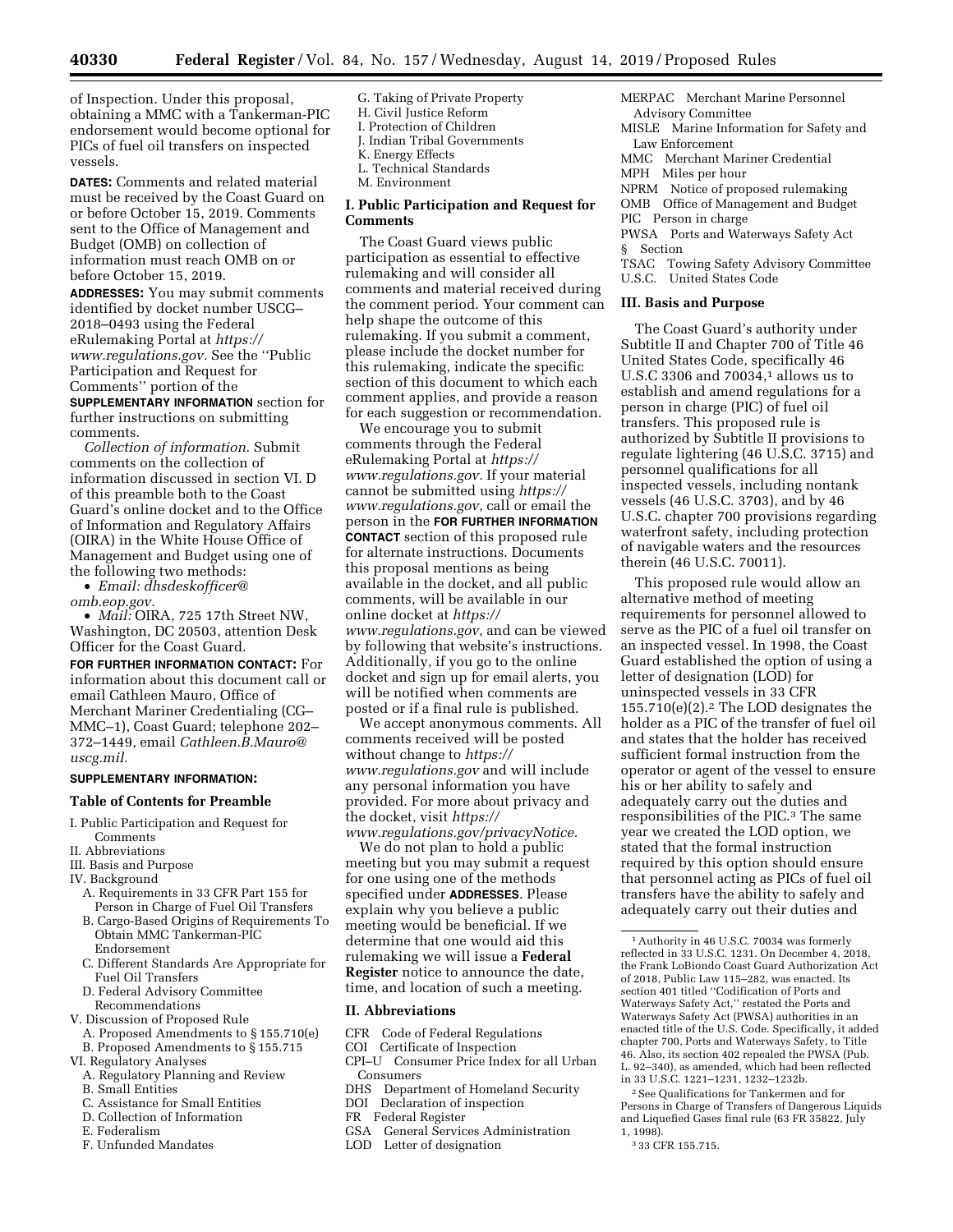responsibilities while minimizing the risks of pollution from fuel oil spills.4

Thousands of towing vessels are currently transitioning from being uninspected vessels to becoming inspected vessels.5 While this proposed rule is not limited to towing vessels, it would allow a PIC currently using the LOD option on one of those uninspected towing vessels to continue to use that option to perform the same fuel oil transfers once the vessel becomes an inspected vessel. Both Executive Orders 12866 (Regulatory Planning and Review) and 13777 (Enforcing the Regulatory Reform Agenda) direct us to eliminate unnecessary regulatory burdens.6 We believe that the LOD option provides a level of safety and protection for fuel oil transfers equivalent to the Tankerman-PIC option, while eliminating the burden of obtaining and maintaining a Merchant Mariner Credential (MMC). As a result, the Coast Guard is proposing to add this LOD alternative so that individuals on inspected vessels would have an option that is currently only available to individuals on uninspected vessels.

This option would be available only for transfers of fuel oil. The PIC requirements in 33 CFR 155.710(a), (b) and (f) for vessels transferring cargo would remain unchanged.

## **IV. Background**

The need to issue this proposed rule to eliminate an unnecessary burden became more evident after we published the ''Inspection of Towing Vessels'' final rule. As towing vessels transition from an uninspected to inspected status, fuel transfer operations on thousands of towing vessels will now require PICs to have MMCs instead of LODs even though fueling operations remain unchanged.7 The change in the PIC requirement was triggered by the transition to inspected vessels.

The requirements for a Tankerman PIC endorsement described in 46 CFR 13.210 include the completion of Coast Guard approved training in firefighting and in Tankship Dangerous Liquids or Liquefied Gas as appropriate. Training is approved under the requirements in

46 CFR part 10, subpart D. Formal instruction provided by the owner or operator of a vessel does not require review or approval by the Coast Guard prior to delivery.

The Coast Guard compared the requirement to complete approved training in order to obtain an MMC with a Tankerman PIC endorsement for PICs on inspected vessels and the formal instruction provided on uninspected vessels, as a requirement for issuing an LOD on uninspected vessels. The Coast Guard could not discern a meaningful difference in fueling operations on uninspected towing vessels and inspected vessels that require Tankerman-PIC endorsements. As uninspected vessels move to becoming inspected vessels their fuel oil transfer operations do not change, but the change in the requirement to hold an MMC means the individuals conducting the fuel oil transfer must obtain substantially more costly training and demonstrate experience with cargo transfers. While fuel oil transfers are similar in nature to cargo transfers, they cannot be used to demonstrate the service requirements for a Tankerman PIC endorsement described in 46 CFR 13.203(b). As a result, the Coast Guard is proposing to allow the use of LODs on all inspected vessels. The existing § 155.710(e)(1) requirement is overly burdensome on personnel engaged in fuel oil transfers on inspected vessels that require a Declaration of Inspection (DOI),8 and we have no evidence that it increases the level of safety of life, environmental protection, or protection of property at sea beyond that provided by the LOD option.

## *A. Requirements in 33 CFR Part 155 for Person in Charge of Fuel Oil Transfers*

The regulations in § 155.700 require the designation of a PIC for any transfer of fuel oil to, from, or within a vessel with a capacity of 250 or more barrels, and § 155.710(e) specifically refers to PICs engaged in the transfer of fuel oil requiring a DOI. Personnel designated as a PIC through the LOD option described in 33 CFR 155.715 must receive formal instruction from the operator or agent of the vessel to ensure their ability to safely and adequately carry out the duties and responsibilities of the PIC. The Coast Guard believes this formal instruction, which has been adequate

for uninspected vessels, is also adequate for inspected vessels. Section 155.710(e) specifies the qualifications of a PIC for any fuel oil transfer requiring a DOI on inspected and uninspected vessels. On inspected vessels, the PIC of a fuel oil transfer requiring a DOI must hold a valid MMC with either an officer endorsement authorizing service 9 on board the vessel, or a Tankerman-PIC endorsement.

Under § 155.710(e)(2), on uninspected vessels, the PIC of a fuel oil transfer has the option of either meeting PIC requirements for inspected vessels, or being designated as a PIC through an LOD as described in 33 CFR 155.715. The LOD must not only designate the person as a PIC, but it must also state that the person has received sufficient formal instruction from the operator or agent of the vessel to ensure his or her ability to safely and adequately carry out the duties and responsibilities of the PIC described in 33 CFR 156.120 and 156.150.

## *B. Cargo-Based Origins of Requirements To Obtain MMC Tankerman-PIC Endorsement*

In 1995, the Coast Guard established the requirements for Tankerman-PIC endorsements in 46 CFR part 13, which were developed primarily for the transfer of cargo.10 These requirements were specifically intended to improve the handling of liquid cargoes and reduce the risk and severity of spills from tankships. The provisions were not necessarily designed for transfers of oil solely used to fuel the propulsion or auxiliary machinery of the vessel, but fuel oil transfers are subject to these part 13 requirements. The part 13 training and certification requirements, which include service on tankships and completion of an approved course for Tankship Dangerous Liquids,11 are extensive and appropriate for complex tankship operations.

<sup>4</sup> 63 FR 35822, 35825, July 1, 1998.

<sup>5</sup>See 46 CFR 136.202, and discussion in Regulatory Analysis regarding the number of towing vessel making this transition.

<sup>6</sup>See Section 1(b)(11) and Section 1, respectively.

<sup>7</sup>The ''Inspection of Towing Vessels'' final rule established 46 CFR subchapter M, which requires towing vessels described in 46 CFR 136.105 to obtain a Certificate of Inspection. When towing vessels obtain their COI, their status changes from being an uninspected vessel to an inspected vessel, affecting which requirements in § 155.710(e) must be met for someone to serve as the PIC of a fuel oil transfer. (81 FR 40003, June 20, 2016)

<sup>8</sup>Section 156.150(a) requires a DOI before commencing any transfer of fuel oil and applies to vessels with a capacity of 250 barrels or more that engage in the transfer of oil or hazardous material on the navigable waters or contiguous zone of the United States. This requirement does not apply to public vessels. For source of applicability, see  $\hat{\S}$  156.100.

<sup>9</sup> In our references to an officer endorsement required under § 155.710(e), we are referring to an officer endorsement authorizing service as a master, mate, pilot engineer, or operator on the vessel where the office seeks to serve as a PIC for a fuel oil transfer.

<sup>10</sup>A 1995 interim rule set out the handling, transfer, and transport of oil and certain hazardous liquid cargoes in bulk aboard vessels, and at that time the Coast Guard concluded, ''this rule will improve the handling, transfer, and transport of these cargoes and reduce the risk and severity of spillage from tank vessels.'' (60 FR 17134, April 4, 1995). When describing approval of tankerman endorsement courses, we noted that the Coast Guard would evaluate courses—including simulated transfer of cargo—to determine the credit allowed toward meeting the proposed service requirements (60 FR at 17139).

<sup>11</sup>Section 13.201(b)(2) and (4).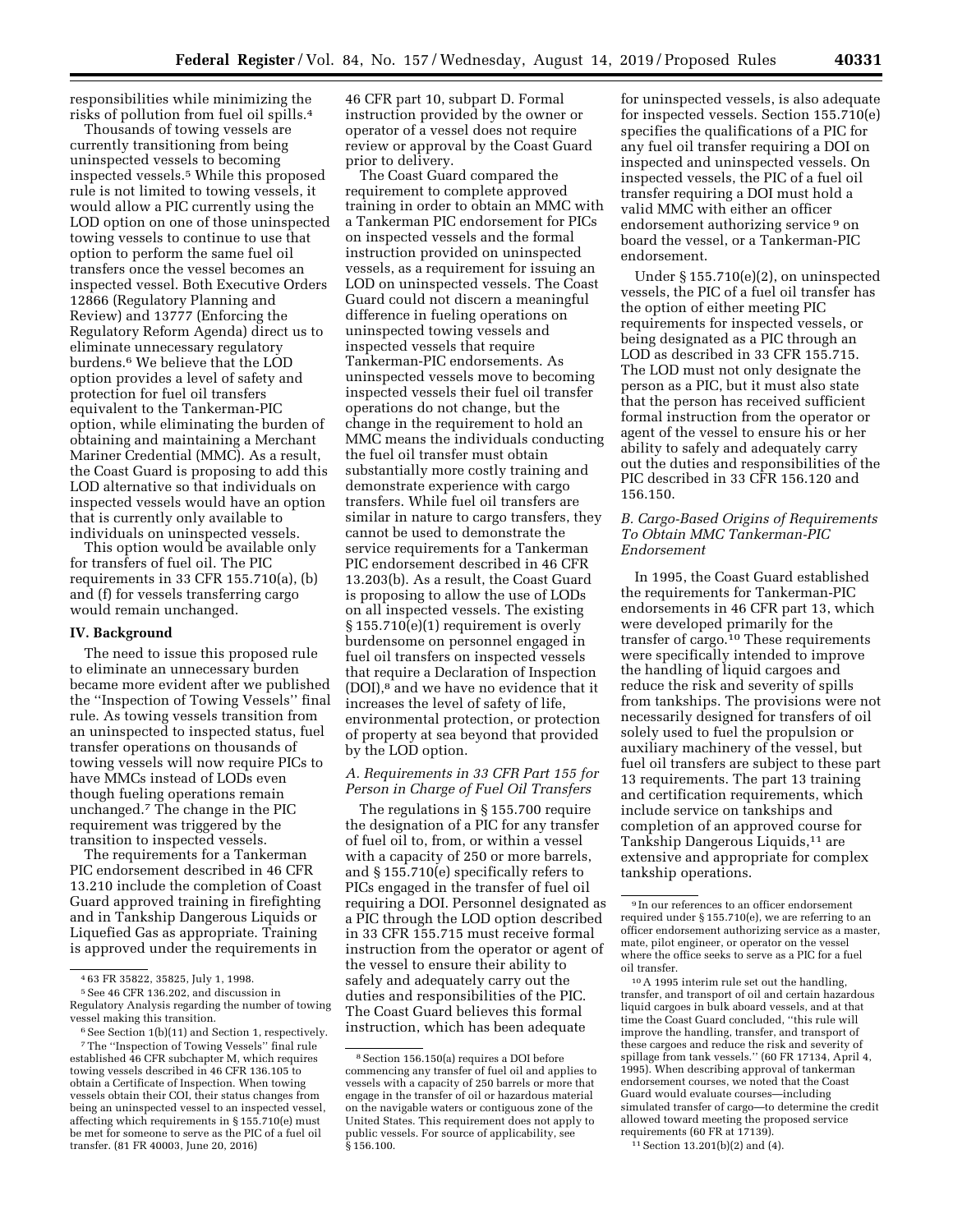## *C. Different Standards Are Appropriate for Fuel Oil Transfers*

Since 1998, when the Coast Guard established the LOD option, it has recognized that not all of the training and service requirements for a Tankerman-PIC endorsement were necessary for fuel oil transfers. The Coast Guard's successful use of LODs for uninspected vessels reflects that service on a tankship, and completing approved training oriented toward tankships, are not necessary for nontankship inspected vessels when transferring fuel oil. As a result, in March 2017, the Coast Guard issued CG–MMC Policy Letter No. 01–17 titled, ''Guidelines for Issuing Endorsements for Tankerman-PIC Restricted to Fuel Transfers on Towing Vessels.''

Under CG–MMC Policy Letter No. 01– 17, personnel on towing vessels have been relieved of some approved training costs, including travel to and from training facilities, and applicable tuition to comply with the full Tankerman-PIC requirements in 46 CFR part 13. In addition, CG–MMC Policy Letter No. 01–17 relieves the requirement for service experience on a tankship. However, under CG–MMC Policy Letter No. 01–17, personnel who do not hold an officer endorsement but who seek to be a PIC on an inspected towing vessel still need to obtain an MMC with a Tankerman-PIC endorsement restricted to fuel transfers on towing vessels to comply with § 155.710(e). This policy eased some of the requirements for obtaining an MMC with a qualifying endorsement for inspected towing vessels, but it did not completely relieve the burden of obtaining the credential or maintaining the endorsement through the renewal process every 5 years and it only addresses inspected towing vessels—not other inspected vessels.

The review of the requirements to obtain an MMC with a Tankerman PIC endorsement leading to the development of CG–MMC Policy Letter No. 01–17 also applies to other categories of inspected vessels transferring fuel oil. The requirements in 46 CFR part 13 were developed primarily for the transfer of cargo, and the approved training and service requirements are not necessary when transferring fuel oil. Although our existing requirements for inspected vessels that receive oil solely to fuel the propulsion or auxiliary machinery of the vessel offer some flexibility by allowing a credentialed officer to act as the PIC, in practice this is of limited value because it is a common practice for towing vessels to engage in operations such as midstreamingfueling while underway and holding the vessel midstream—where it is not possible for the officers holding an MMC to serve as PIC for the fuel transfer.

### *D. Federal Advisory Committee Recommendations*

The Coast Guard tasked the Towing Safety Advisory Committee (TSAC) 12 and Merchant Marine Personnel Advisory Committee (MERPAC) 13 to review CG–MMC Policy Letter No. 01– 17 and the existing PIC requirements for vessel fuel transfers and make recommendations for amendments.

In December 2017, after reviewing CG–MMC Policy Letter No. 01–17 and existing regulations, TSAC recommended that the Coast Guard amend § 155.710(e) so that an LOD can be used by an individual on a towing vessel inspected under subchapter M to satisfy the requirements for the transfer of fuel oil described in 33 CFR 155.710.

MERPAC also reviewed CG–MMC Policy Letter No. 01–17 and the existing regulations. In October 2017, MERPAC issued a report and recommendation that viewed the policy as an appropriate interim solution. However, MERPAC did not endorse requiring MMCs for PICs for the long term. Instead, MERPAC recommended a regulatory change in which all inspected vessels would have the option to satisfy the PIC requirement for fuel transfers through either an LOD, as described in 33 CFR 155.715, or through holding an MMC with an officer or Tankerman-PIC endorsement.

The Coast Guard reviewed the recommendations from both TSAC and MERPAC, and agreed with MERPAC's broader recommendation that all inspected vessels should have the option of using an LOD to satisfy the requirement for designating the PIC of fuel transfers.

Under the LOD option, a PIC's formal instruction is tailored to the vessel identified in the LOD and must meet the requirements in § 155.715. This

provides an equivalent level of safety of life, environmental protection, or protection of property at sea as the current requirement for a PIC on an inspected vessel. Therefore, we are proposing to allow the LOD to be used by PICs of fuel oil transfers on any inspected vessel. The TSAC and MERPAC recommendations are available in the docket for this rulemaking.

### **V. Discussion of Proposed Rule**

The Coast Guard proposes to amend 33 CFR 155.710(e), which sets forth the provisions for the qualifications of the PIC of any fuel oil transfer requiring a DOI. The proposal would not change the existing requirements for the PIC on uninspected vessels, and the requirements for vessels transferring cargo would also remain unchanged. The change would provide inspected vessels two options for meeting requirements to serve as the PIC of a fuel oil transfer. Vessel operators could comply with the current inspected vessel requirement of having a PIC with a valid MMC with either an officer or Tankerman-PIC endorsement, or use the new option for inspected vessels of designating a PIC with an LOD as described in 33 CFR 155.715.

## *A. Proposed Amendments to § 155.710(e)*

We propose to revise the text of current paragraphs (e)(1) and (e)(2) and redesignate them as paragraphs (e)(1)(i) and (e)(1)(ii). We would then redesignate the remaining paragraphs in that section and amend a reference in the redesignated paragraph regarding tank barges to reflect our removal of paragraph (e)(2).

With respect to MMCs, we would also remove obsolete terminology such as merchant mariner ''licenses'' and ''Merchant Mariner Documents.'' The Coast Guard ceased issuing those types of documents in 2009 when we transitioned to the streamlined MMC. Also, we would clarify the first sentence of § 155.710(e) by changing ''shall verify'' to ''must verify.''

# *B. Proposed Amendments to § 155.715*

In § 155.715, we would change the reference to  $\S 155.710(e)(2)$  so that it refers to § 155.710(e)(1) instead. This change would reflect our amendments to § 155.710(e). Also, to remove a longstanding conflict of referring to the same letter as both ''letter of instruction'' and "letter of designation," we would amend the reference to a letter of instruction by simply referring to it as ''the letter referenced in  $§ 155.710(e)(1)."$ 

<sup>12</sup> Issued in June 2016, TSAC Task 16-01, Recommendations Regarding the Implementation of 46 Code of Federal Regulations Subchapter M– Inspection of Towing Vessels, directed TSAC to provide ''comments on the implementation of Subchapter M that the Committee feels are necessary.'' In its third report in response to this task, in December 2017, TSAC issued Report No. 3 that addressed the subject of Persons-In-Charge of Towing Vessel Fuel Transfers. A copy of this report is available in the docket.

<sup>13</sup> Issued in May 2017, MERPAC Task 99, Towing Vessel Restricted Tankerman PIC Endorsement, requested MERPAC to review and comment on CG– MMC Policy Letter 01–17 and the applicable regulations and provide recommendations for amendments, if needed. In October 2017, MERPAC issued its report, which is available in the docket.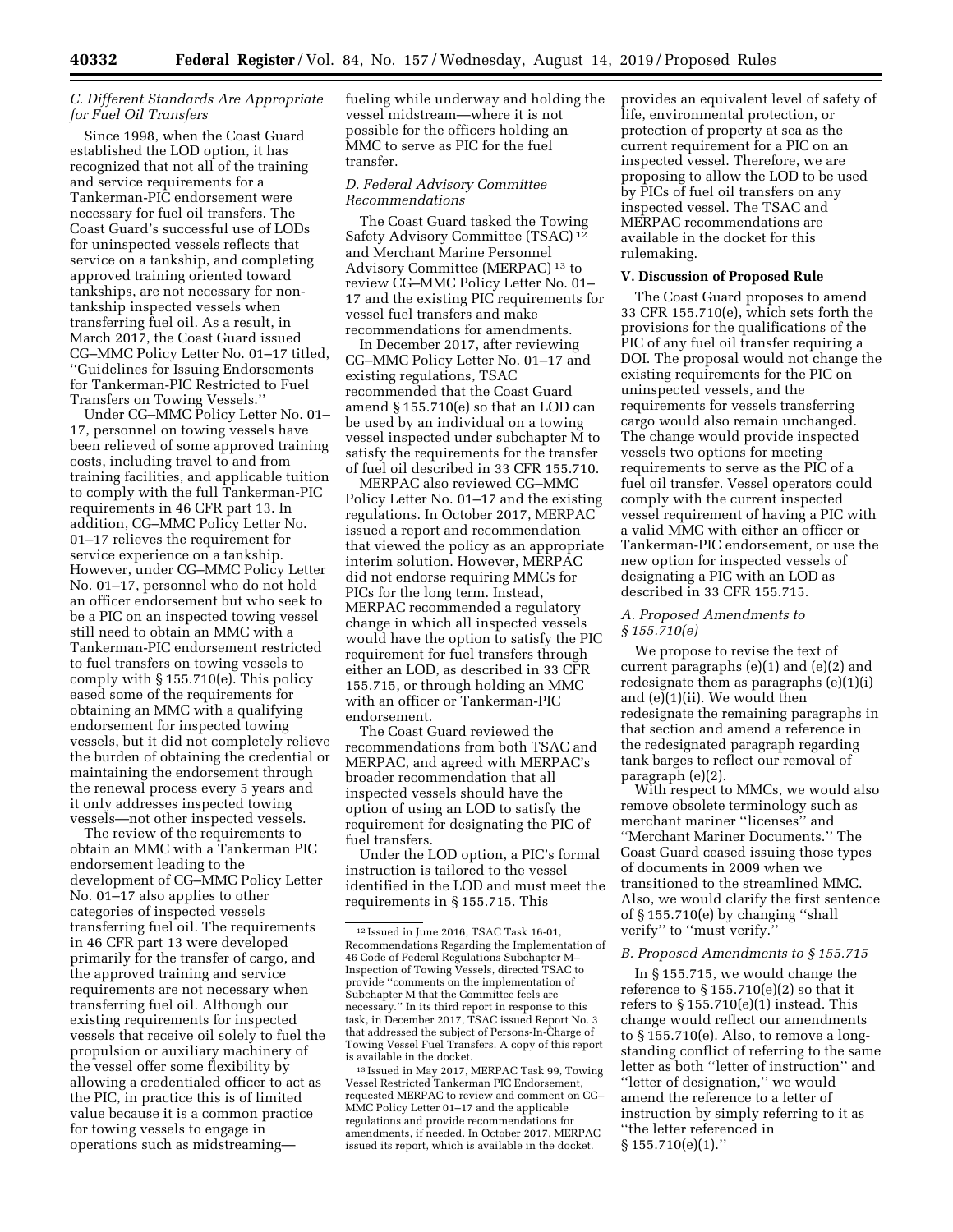This letter has become known by the title we gave it in the § 155.715 heading, ''letter of designation.'' Section 155.715 requires the letter to designate the holder as a PIC of the transfer of fuel oil and to state that the holder has received sufficient formal instruction from the operator or agent of the vessel to ensure his or her ability to safely and adequately carry out the duties and responsibilities of the PIC described in 33 CFR 156.120 and 156.150. Changing our reference to it as ''the letter referenced in  $\S 155.710(e)(1)$ " would not change any of those requirements, but it would make it clear that ''letter of designation'' is the correct way to refer to the letter referenced in § 155.710(e) that must satisfy the requirements of § 155.715.

## *C. Proposed Rule Only Addresses Fuel Oil Transfers, Not LNG Fuel Transfers*

This proposed rule would not apply to liquefied natural gas (LNG) fuel transfers. Both §§ 155.710(e) and 155.715 apply solely to the transfer of ''fuel oil.'' *Fuel oil* means any oil used to fuel the propulsion and auxiliary machinery of the ship carrying the fuel.14

## **VI. Regulatory Analyses**

## *A. Regulatory Planning and Review*

Executive Orders 13563 (Improving Regulation and Regulatory Review) and 12866 (Regulatory Planning and Review) direct agencies to assess the costs and benefits of available regulatory alternatives and, if regulation is necessary, to select regulatory approaches that maximize net benefits (including potential economic, environmental, public health and safety effects, distributive impacts, and equity). Executive Order 13563 emphasizes the importance of quantifying both costs and benefits, of reducing costs, of harmonizing rules, and of promoting flexibility. Executive Order 13771 (Reducing Regulation and Controlling Regulatory Costs) directs agencies to reduce regulation and control regulatory costs and provides that ''for every one new regulation issued, at least two prior regulations be identified for elimination, and that the cost of planned regulations be prudently managed and controlled through a budgeting process.''

The Office of Management and Budget (OMB) has not designated this rule a ''significant regulatory action,'' under section 3(f) of Executive Order 12866. Accordingly, OMB has not reviewed it.

DHS considers this rule to be an Executive Order 13771 deregulatory action. See the OMB Memorandum titled ''Guidance Implementing Executive Order 13771, titled 'Reducing Regulation and Controlling Regulatory Costs' '' (April 5, 2017). Details on the estimated cost savings of this proposed rule can be found in the rule's economic analysis below.

On June 20, 2016, the Coast Guard published an Inspection of Towing Vessels final rule.15 The Coast Guard estimated the rule would apply to more than 5,500 towing vessels that had previously been uninspected vessels. That rule established 46 CFR subchapter M, Towing Vessels (parts 136 through 144), which requires vessels subject to it to obtain a certificate of inspection (COI). The phase-in period for obtaining a COI under subchapter M runs from July 20, 2018, to July 20, 2022.16

As uninspected vessels subject to the requirements of 33 CFR 155.710(e)(2), these towing vessels had the flexibility of designating a PIC of a fuel oil transfer through an LOD rather than meeting the requirement to have a mariner aboard with a valid MMC with an officer or Tankerman-PIC endorsement.17 When a towing vessel covered by the 2016 rule (81 FR 40003) obtains a COI, it will become an inspected vessel subject to the requirements of 33 CFR 155.710(e)(1) under which individuals designated as PIC of a fuel oil transfer must hold an MMC with either an officer or Tankerman-PIC endorsement. When exercising the option to designate a PIC through an LOD, the cost of providing formal instruction as described in 33 CFR 155.715 is borne by vessel operating companies; whereas, we are assuming the cost of obtaining the approved training for an MMC with a Tankerman-PIC endorsement is borne by the individual obtaining the credential, making the MMC requirement relatively more expensive for individuals who perform the same function in either case. Further, because a Tankerman-PIC endorsement is available as a minimum qualification,

we do not assume that an individual would choose to obtain an officer endorsement as their qualification for PIC because a less burdensome option is available. The option of obtaining an MMC with endorsements other than a Tankerman-PIC, which is the minimum qualification necessary to comply with existing regulations, is the choice of the individual. In cases where an officer endorsement is used to satisfy the PIC requirement, we assume that it is because the individual already holds an MMC with other endorsements. The Coast Guard assumes the MMC was obtained in order to seek employment as an officer on vessels and serves as a PIC as part of their routine duties, rather than obtaining an officer endorsement to serve explicitly as PIC. The Coast Guard seeks input on the validity of this assumption.

In March 2017, the Coast Guard issued CG–MMC Policy Letter No. 01– 17 titled ''Guidelines for Issuing Endorsements for Tankerman-PIC Restricted to Fuel Transfers on Towing Vessels.'' This policy minimized the burden of obtaining an MMC with the Tankerman-PIC endorsement necessary to serve as a PIC of a fuel oil transfer on an inspected towing vessel by allowing persons to obtain an MMC with a Tankerman-PIC endorsement restricted to fuel transfers on towing vessels. This policy allows those with an existing LOD to use the LOD to satisfy service requirements. This proposed rule would allow for an alternative method of designating who may serve as the PIC of a fuel oil transfer on an inspected vessel by providing the LOD option to inspected vessels that was previously only available to uninspected vessels. This would ease the economic burden on individuals who would otherwise bear the cost to obtain an MMC with a Tankerman-PIC endorsement.

Section 155.715 of title 33 of the CFR describes the requirements for an LOD, including proof that the holder ''has received sufficient formal instruction from the operator or agent of the vessel to ensure his or her ability to safely and adequately carry out the duties and responsibilities of the PIC.'' This formal instruction is less burdensome than the approved training required to obtain the Tankerman-PIC endorsement, including a Coast Guard-approved firefighting course and a Coast Guard-approved tankship dangerous liquids course.18 This deregulatory action relieves individuals of the cost of obtaining and renewing an MMC while allowing continued operation of vessels during

<sup>14</sup>As provided in § 155.110, this 33 CFR 151.05 definition of ''fuel oil'' applies to §§ 155.710 and 155.715.

<sup>15</sup>See 81 FR 40003, June 20, 2016.

<sup>16</sup>See 46 CFR 136.202, which calls for 25 percent of the vessels to have COIs by July 22, 2019. It also calls for an additional 25 percent to obtain COIs for each of the remaining 3 years of the phase-in period. The final rule was made effective July 20, 2016, but it delayed implementation of most of its part 140 operations requirements, part 141 lifesaving requirements, part 142 fire protection requirements, part 143 machinery and electrical systems and equipment requirements, and part 144 construction and arrangement requirements until July 20, 2018. See §§ 140.105, 141.105, 142.105, 143.200, and 144.105.

<sup>17</sup> In previous information collections letters of designation, LODs are referred to as letters of instruction (LOIs).

<sup>18</sup> 46 CFR 13.201—Original application for Tankerman-PIC endorsement.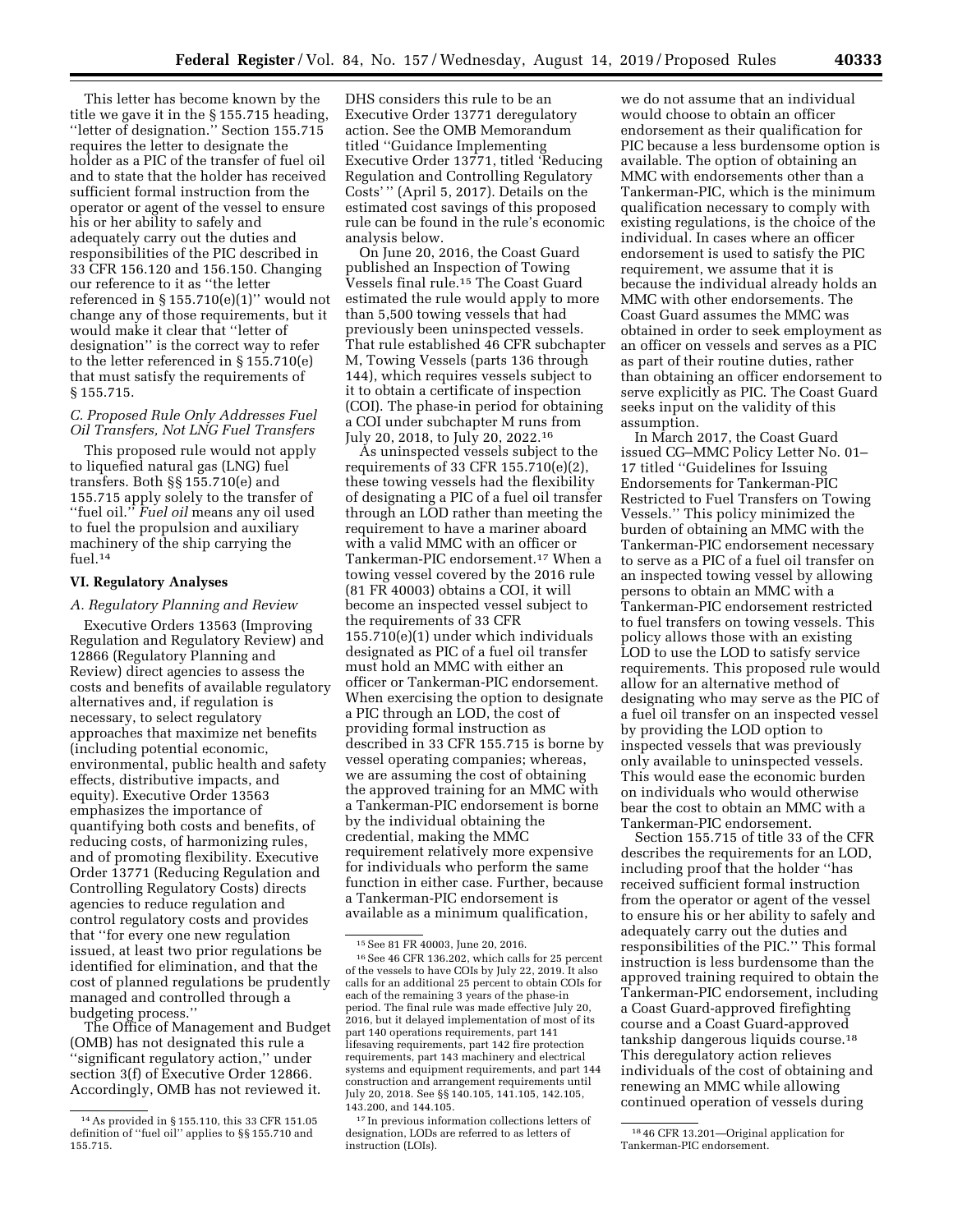fuel oil transfers. The individuals expected to take advantage of this deregulatory action are the same individuals currently serving as a PIC through the use of an LOD on an uninspected towing vessel. While the inspection status of the vessels in the baseline population changes, we do not expect the fuel oil transfer operations on those vessels to change. Therefore we assume that the baseline risk of fuel oil transfers on towing vessels remains the same.

This deregulatory action would modify the text of 33 CFR 155.710 to specify that inspected vessels would

## TABLE 1—SUMMARY OF IMPACTS

also have the flexibility of designating a PIC of a fuel oil transfer through an LOD rather than meeting the requirement to have a mariner aboard with a valid MMC with an officer or Tankerman-PIC endorsement. This is the only change to § 155.710, as the requirements for an LOD remain the same.

| Category                                | Summary                                                                                                                                                                                                                                  |  |  |
|-----------------------------------------|------------------------------------------------------------------------------------------------------------------------------------------------------------------------------------------------------------------------------------------|--|--|
|                                         | Extend the LOD option described in 33 CFR $155.710(e)(2)$ to inspected vessels for fuel oil<br>transfers. This would allow PIC designation to be fulfilled by an LOD rather than an MMC<br>with an officer or Tankerman-PIC endorsement. |  |  |
|                                         | The 11,480 individuals on 5,740 vessels that transfer fuel oil and that have a capacity to carry<br>at least 250 barrels or that receive fuel oil from a vessel with a capacity to carry at least 250<br>barrels.                        |  |  |
| Cost Savings (2018 \$ Discounted at 7%) | 10-year period of analysis: \$250,384,488, Annualized: \$35,649,118.                                                                                                                                                                     |  |  |

## Affected Population

#### (1) *Vessel Population.*

Section 155.700 of 33 CFR requires each owner or operator of a vessel with a capacity of 250 barrels or more that engages in the transfer of fuel oil on the navigable waters or contiguous zone of the United States to designate the PIC of each transfer of fuel oil to or from the vessel. The affected population for this deregulatory action is a subset of all inspected vessels subject to the PIC requirements in 33 CFR 155.710(e)(1). The recent change from uninspected to inspected status makes subchapter M vessels uniquely impacted by the MMC requirement. The Coast Guard is not aware of other inspected vessel populations that would likely make use of this rule.

The vessel types identified as the affected population in the subchapter M rule are the same types identified under this rule. Since inspections started in 2018, more vessels have been identified, with a current population of 5,740. There are still difficulties identifying a steady population since inspections are ongoing through year 2022, during which Coast Guard is able to identify previously unencountered vessels and vessels not subject to subchapter M that were previously thought to be.19

Not all of the 5,740 affected vessels will become inspected vessels (obtain their COI) at the same time. As of June 2019, there are 766 inspected towing vessels under subchapter M.20 That

number will continue to increase but is subject to change as inspections are completed. Table 2 below lists the number of inspections completed or expected to be completed in each year of the phase-in period.21 For the purpose of this analysis, the first effective year will be 2020. We will not count cost savings for vessels that already obtained their COI in 2018 and 2019 because we assume they would already need individuals with MMCs to continue operations.

# TABLE 2—PROJECTION OF SUB-CHAPTER M VESSELS OBTAINING A COI

| Year                                 | New<br>COIs                           | Total<br>subchapter M<br>inspected<br>vessels |
|--------------------------------------|---------------------------------------|-----------------------------------------------|
| 2018<br>2019<br>2020<br>2021<br>2022 | 253<br>983<br>2,031<br>1,236<br>1,237 | 253<br>1.236<br>3,267<br>4,503<br>5.740       |

In the case of towing vessels, excluding a vessel from the population based on fuel capacity is unreliable because a vessel with a smaller (under 250 barrels) capacity may obtain fuel oil from a larger (250 or more barrels)

vessel causing both to need a PIC to initiate a fuel oil transfer between the vessels. Section 156.120(s) requires a PIC at the transferring and receiving ends, and § 156.115 states that no person may serve as PIC on both ends unless authorized by the captain of the port.

The Coast Guard does not know if a given vessel with a capacity of less than 250 barrels will receive fuel from a vessel with a capacity of 250 or more barrels of fuel oil. Therefore, we assume that vessels with a capacity under 250 barrels may sometimes be required to have a designated PIC when transferring fuel oil with vessels with a larger capacity based on the requirements in § 156.120(s). The number of fuel oil transfers between large- (250 or more barrels) and small- (under 250 barrels) capacity vessels is unknown, but the Coast Guard assumes it to be a significant amount.

### (2) *Affected Individuals.*

To estimate the impact of this deregulatory action, we must first establish a baseline of what the world would look like if no deregulatory action was taken. In this case, the baseline assumes that all newly inspected subchapter M vessels would use individuals with MMCs to serve as the PIC for fuel oil transfers. Any cost savings from this rule stem from the utilization of an LOD to qualify as PIC for fuel transfers and thus the avoided costs of obtaining MMCs strictly for the purpose of being qualified as PIC of a fuel oil transfer.

Each vessel from the affected population is assumed to have at least two individuals able to serve as a PIC to ensure that at least one of them is available for duty at any point in a 24-

<sup>19</sup>Several vessel types are currently incorrectly marked as Subchapter M in the Marine Information for Safety and Law Enforcement (MISLE) database, including harbor assist, emergency assist, passenger barges, and non-self-propelled towing vessels. For a list of vessels that are not included in subchapter M applicability, see 46 CFR 136.105.

<sup>20</sup>Monthly numbers of inspections completed from July 2018 through June 2019 provided on June

<sup>27, 2019</sup> by the National Towing Vessel Coordinator of the Office of Commercial Vessel Compliance.

<sup>21</sup>Projected inspections provided by the Office of Commercial Vessel Compliance, June 27, 2019. A total of 1,236 inspections are expected to be completed by the end of 2019, with 253 already completed in 2018, and 513 already completed as of June 2019. Another 470 are projected before the end of 2019 for a total of 983 to be completed in 2019. The office expects a surge of inspections in 2020 because all single vessel companies will have to obtain a COI for their vessel by July 2020. In addition the inspections originally scheduled during the government shutdown of early 2019 were rescheduled as soon as possible.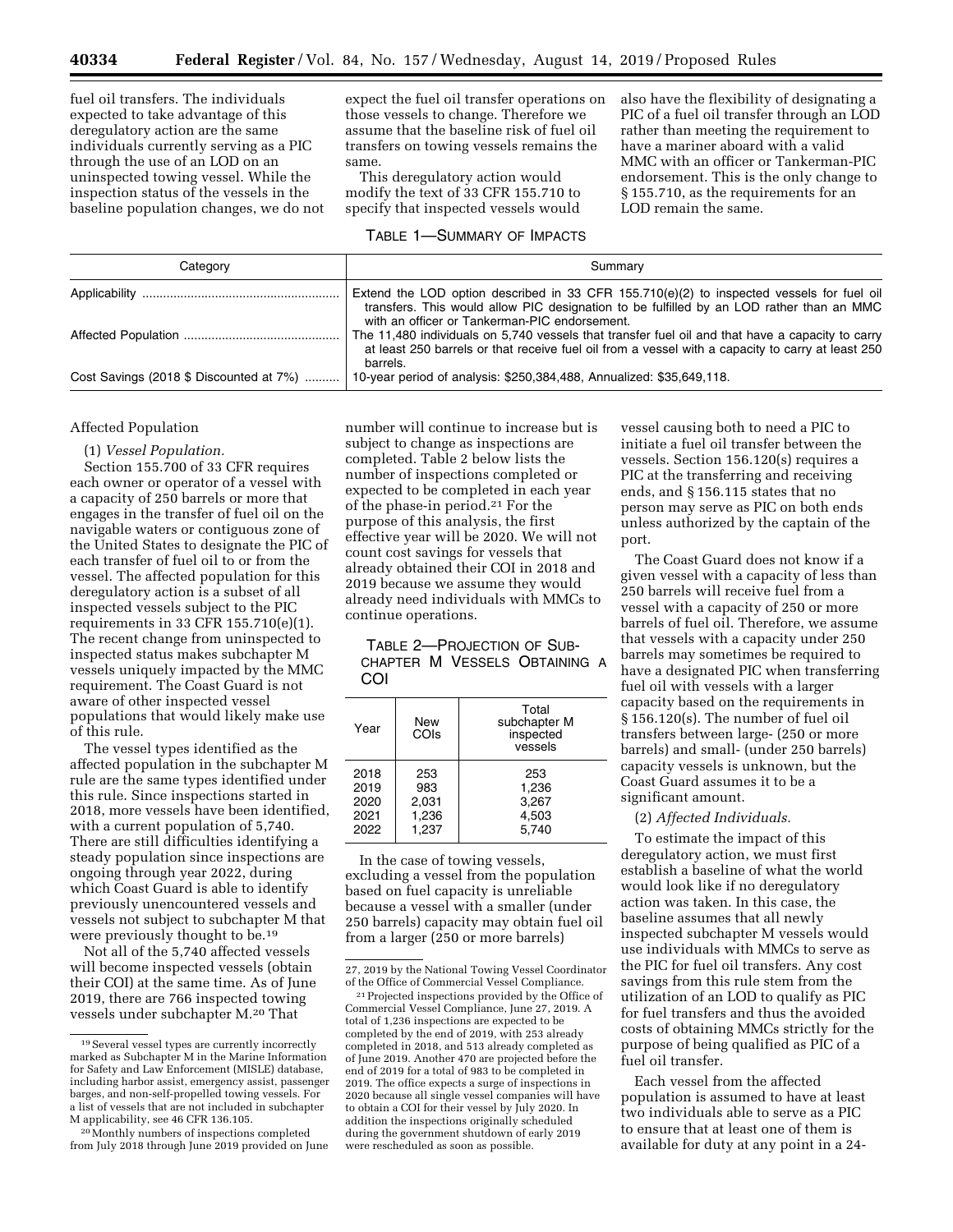hour period.22 Because a PIC cannot serve on more than one vessel at a time (unless authorized by the captain of the port), the vessel population can be used as an accurate basis for the number of PICs needed. From the population of 5,740 vessels, each carrying two PICs, we achieve an affected population of individuals equal to 11,480. The population of 5,740 becomes constant in Year 3 of the analysis period or in 2022 and thereafter, once all affected vessels are inspected.

The Coast Guard assumes that as vessels obtain their COI, individuals will get original MMCs to serve as the PIC of fuel oil transfers on those vessels. The Coast Guard uses a turnover rate of

30 percent each year, and assumes that any mariner lost to turnover in a given year is replaced by a mariner with an original MMC in order to maintain a stable population of mariners able to serve the total population of active vessels.23 Further, it is necessary to track the length of service to determine when mariners would be required to renew their MMC at 5 years of service as the cost of renewal is significantly less than the cost of obtaining an original MMC.24 We request comment on our assumption of a 30 percent turnover rate.

Two estimates are central to estimating cost savings: First, the number of individuals expected to

obtain an original MMC in each year; and second, the number of individuals expected to renew their MMC in each year beginning in Year 4. An original MMC must be renewed every 5 years, such that an MMC originally obtained in 2018 would be renewed in 2023. While we do not count cost savings for original MMCs obtained before 2020, we do count cost savings for avoided renewals of those MMCs since the renewal would occur after the affective year of 2020. The total numbers for these two estimates are listed below in table 3 in the columns labeled ''Total new MMCs'' and ''Renewals.''

| Calendar year | Effective<br>year | Total<br>affected<br>vessels | <b>MMCs</b><br>needed | New COIs | Original<br>MMC <sub>s</sub> from<br>new COIs | Original<br>MMC <sub>s</sub> from<br>turnover | Total new<br><b>MMCS</b> | Renewals |
|---------------|-------------------|------------------------------|-----------------------|----------|-----------------------------------------------|-----------------------------------------------|--------------------------|----------|
| 2018          |                   | 253                          | 506                   | 253      | 506                                           |                                               | 506                      |          |
| 2019<br>      |                   | l.236                        | 2,472                 | 983      | 1,966                                         | 152                                           | 2,118                    |          |
| 2020<br>      | Year 1            | 3.267                        | 6,534                 | 2.031    | 4,062                                         | 742                                           | 4.804                    |          |
| 2021<br>      | Year 2            | 4.503                        | 9,006                 | 1,236    | 2,472                                         | 1,960                                         | 4,432                    |          |
| 2022          | Year 3            | 5.740                        | 11.480                | 1.237    | 2.474                                         | 2.702                                         | 5.176                    |          |
|               | Year 4            | 5.740                        | 11,480                |          |                                               | 3.444                                         | 3,444                    | 121      |
|               | Year 5            | 5.740                        | 11.480                |          |                                               | 3.444                                         | 3.444                    | 508      |
| 2025<br>      | Year 6            | 5.740                        | 11.480                |          |                                               | 3.444                                         | 3.444                    | 1,153    |
| 2026<br>      | Year 7            | 5.740                        | 11.480                |          |                                               | 3.444                                         | 3.444                    | 1,064    |
|               | Year 8            | 5.740                        | 11.480                |          |                                               | 3.444                                         | 3.444                    | 1.243    |
| 2028<br>      | Year 9            | 5.740                        | 11.480                |          |                                               | 3.444                                         | 3.444                    | 827      |
| 2029          | Year 10           | 5.740                        | 11,480                |          |                                               | 3.444                                         | 3,444                    | 827      |

**Note:** This table does not contain totals because the values in the columns are not additive. The columns merely show the affected population annually and should not be used for summation.

The ''Total new MMCs'' column equals the number of individuals who are newly credentialed each year due to vessels obtaining COIs and individuals who are newly credentialed to replace those who left in the previous year. This is the sum of the columns ''Original MMCs from new COIs'' and ''Original MMCs from turnover.'' In Year 1 (2020), there are 4,062 original MMCs from new COIs and 742 original MMCs from turnover in 2019, for a total of 4,804 original MMCs. The 742 original MMCs from turnover account for 30 percent of the total number of 2,472 MMCs needed in 2019. In Year 2 (2021), there are 4,432 total new MMCs—2,472 are due to new COIs and 1,960 are from turnover in the first year. The 1,960 new MMCs due to turnover in the first year account for 30 percent of the 6,534 total MMCs needed for that year.

We calculate renewals by multiplying the total number of original MMCs in a

given starting year by the probability that an individual would still be employed as a PIC after five years. Where  $((1 – 0.30)^(5 – 1) = (0.7^4)$  is the probability of remaining, (0.7) given a turnover rate of 0.3, compounded for each year after the first year of having the MMC in the 5 years before renewal. For Year 4, this is equivalent to 121 =  $[506 \times (0.7 \cdot 4)]$ . For Year 5, this is equivalent to  $508 = [2,118 \times (0.7 \text{ A})]$ . For Year 6, this is equivalent to  $1,153 =$  $[4,804 \times (0.7 \cdot 4)]$ . For Year 7, this is equivalent to  $1,064 = [4,432 \times (0.7^4)]$ . For Year 8, this is equivalent to 1,243 = [5,176 × (0.7∧4)]. For Year 9 and all subsequent years, renewals become 827  $=[3,444 \times (0.7 \cdot 4)].$ 

## Cost Savings

Cost savings come from the forgone cost to individuals of obtaining and renewing an MMC. For towing vessels that only recently became inspected

vessels, the cost of an MMC for the sole purpose of serving as PIC of a fuel oil transfer is a new burden. Not all of the individuals impacted by the 2016 towing vessel final rule have obtained an MMC yet.25 The cost savings for this deregulatory analysis assumes that the cost PICs would save for an MMC is comprised of two elements: (1) PICs who obtained an MMC but would no longer need to renew it; and (2) PICs who avoid getting an MMC altogether. The avoided cost includes the evaluation and issuance fees for an MMC, the tuition and travel expenses associated with the required approved training, and the expense of meeting the MMC renewal requirements every 5 years.

Based on the requirement in 33 CFR 155.715 for the operator or agent of a vessel to ensure the holder of an LOD has received formal instruction to ensure their ability to carry out the

<sup>22</sup> Information collection request (ICR), ''Waste Management Plans, Refuse Discharge Logs, and Letters of Instruction for Certain Persons-in-Charge (PIC) and Great Lakes Dry Cargo Residue Recordkeeping'' OMB control number 1625–0072.

<sup>23</sup>We obtained the 30 percent turnover rate from an OMB-approved ICR (OMB Control Number 1625–0072), which we updated as part of a periodic renewal in 2018.

<sup>24</sup>An MMC is valid for a term of 5 years from the date of issuance. Per 46 CFR 10.205(a). 25 81 FR 40003.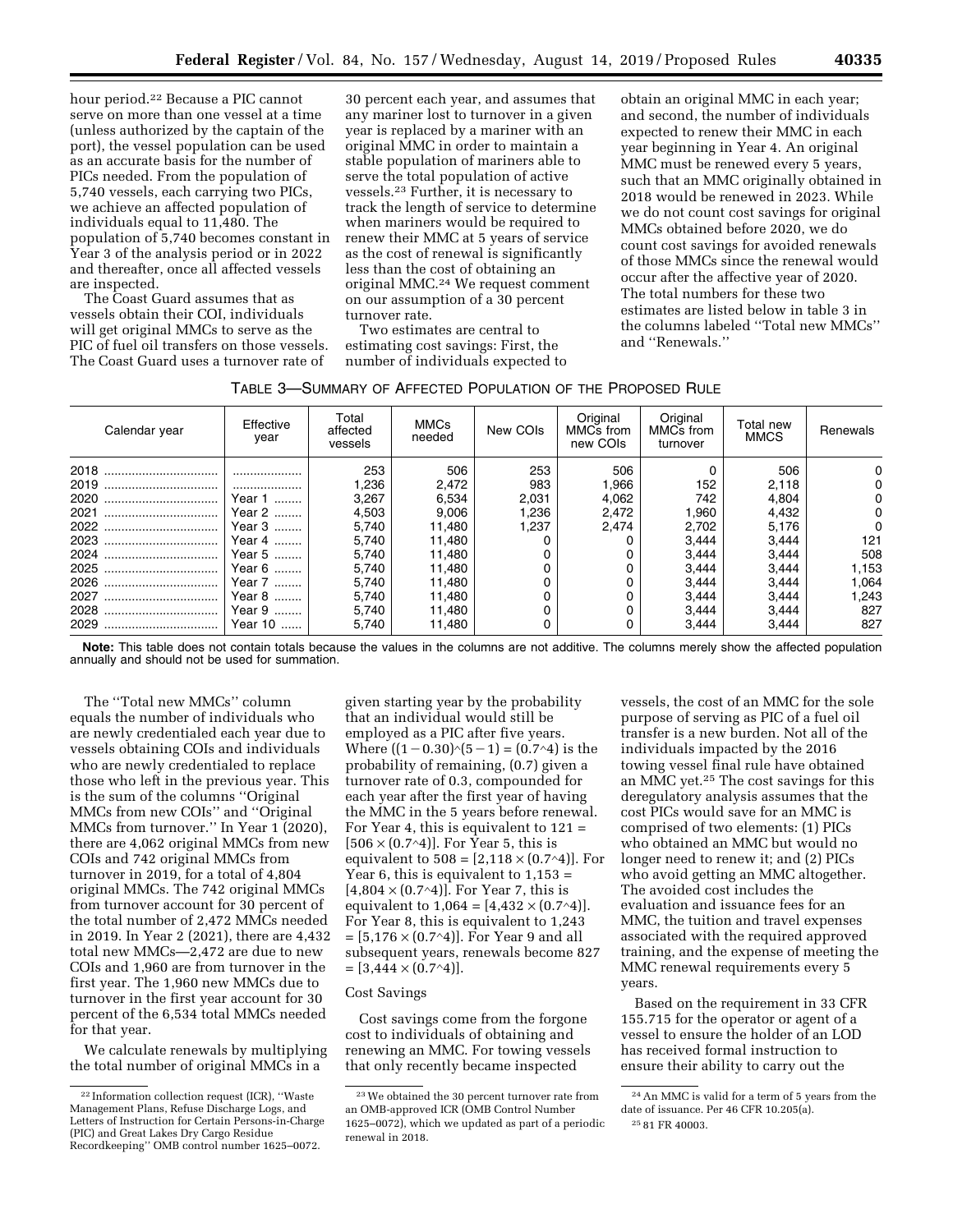duties of a PIC, the Coast Guard assumes that companies utilizing an LOD would provide the formal instruction. All those companies already utilizing an LOD while their vessels are uninspected would already have the capacity to provide the formal instruction required for the holder of an LOD on an inspected vessel after this rule; therefore, we estimate companies who employ PICs would not incur additional costs (and subsequently cost savings) as a result of the requirements of this proposed rule. The Coast Guard requests comments from the public on whether or not your company, who provides formal instruction for the purpose of a

PIC obtaining an LOD, would incur costs from this proposed rule.

The costs to individuals stem from the requirements to obtain an MMC with a Tankerman-PIC endorsement as described in 46 CFR 13.201. These requirements include completion of Coast Guard-approved courses in both firefighting and tankship Dangerous Liquids. As of May 2019, the average cost of a Basic Fire Fighting course is \$731.31 and ranges in length of 2 to 5 days depending on whether it is offered as a separate module or as part of the International Convention on Standards of Training, Certification, and Watchkeeping for Seafarers Basic Training. We assume an average course length of 27 hours, which would require

# TABLE 4—AVERAGE COURSE COSTS

4 days of training. Similarly, the average cost of a Dangerous Liquids course is \$985.62 with almost all offerings being 5 days in duration with an average of 38 hours of training. The length of the training in days assumes an 8-hour day, and that any part of an additional day would be considered a full day's opportunity cost in order to account for travel (that is, a mariner would not be able to leave training at noon and return to work). Because very few of the training facilities offer both courses and none of the training facilities offer the courses concurrently—mariners would need to schedule each training course separately. See table 4 below for the summary of course costs.

| Course            | Tuition            | Length<br>(days) | Length<br>(days<br>rounded) | Length<br>(hours) |  |
|-------------------|--------------------|------------------|-----------------------------|-------------------|--|
| Dangerous Liquids | \$731.31<br>985.62 | 3.27<br>4.80     |                             | 27<br>38          |  |
| Summary           | 1,716.93           | 8.07             |                             | 65                |  |

In addition, 46 CFR 10.219 prescribes the fees for obtaining an MMC with a Tankerman-PIC endorsement. This includes an evaluation fee of \$95 and an issuance fee of \$45. Every 5 years there is a cost to renew the credential with the endorsement, which includes a \$50 evaluation fee and a \$45 issuance fee.26 For the original issuance and renewal,

there is a security screening expense of \$125.25.27

The Coast Guard assumes varying modes of travel for mariners getting to and from approved training based on the distribution of travel modes derived in the Vessel Security Officer (VSO) Interim Rule.28 The percentages below in table 5 reflect the same percentages

from this rule.29 In further analysis, we use the average cost per mariner, weighted by the distribution of travel type.30 We estimate the total travel cost of the for mariners to be about \$102,837,070, undiscounted. We estimate the average travel cost for a mariner to be about \$8,958, undiscounted.

| TABLE 5—DISTRIBUTION OF TRAVEL COSTS FOR INDIVIDUALS |  |
|------------------------------------------------------|--|
|------------------------------------------------------|--|

| Mode of transport    | <b>Distribution</b><br>(% | Affected<br>mariner<br>population | Cost<br>(2018 USD)                       |
|----------------------|---------------------------|-----------------------------------|------------------------------------------|
| Commute<br>Flv/Lodge | 26.50<br>16.70<br>56.80   | 3.042<br>1.917<br>6.521           | \$27,072,685<br>15,590,931<br>60,173,453 |
| Total                | 100                       | 11.480                            | 102,837,070                              |
|                      |                           |                                   | 8.958                                    |

**Note:** Totals may not sum due to independent rounding.

In table 6, we show the unit costs that comprise the total costs to individuals in table 9. Each method of travel has a

different cost, while the costs of training courses and MMC applications are the same for all travel types. The total cost

29See Table 4.—TOTAL NATIONAL SHARE OR PERCENTAGE OF—Total National Share of Percentage of VSOs THAT WILL COMMUTE, DRIVE/LODGE, AND FLY/LODGE That Will

per mariner includes the fixed costs of the two approved training courses and travel costs. As travel costs are highly

<sup>26</sup>From 46 CFR 10.219(a), Table 1—Fees. Using column ''Evaluation then the fee is . . .'' and rows ''Original endorsement for ratings other than qualified ratings'' and ''Renewal endorsement for

<sup>&</sup>lt;sup>27</sup> Transportation Security Administration 30-Day notice. [Docket No. TSA–2006–24191] Revision of Agency Information Collection Activity Under OMB Review: Transportation Worker Identification Credential (TWIC®) Program (82 FR 14521, March 21, 2017).

<sup>28</sup> 73 FR 29060, May 20, 2008, ''Implementation of Vessel Security Officer Training and Certification Requirements-International Convention on Standards of Training, Certification and Watchkeeping for Seafarers, 1978, as Amended'' rule corrected June 17, 2008 (73 FR 34190).

Commute, Drive/Lodge, and Fly/Lodge in 73 FR 29060, 29065.

<sup>30</sup>We use the average cost because the distribution in travel does not change in any given year. If the actual locations of individuals used to develop the baseline was known, then we could base the distribution on actual travel. However, this information is not known and could not be known for every individual in each year.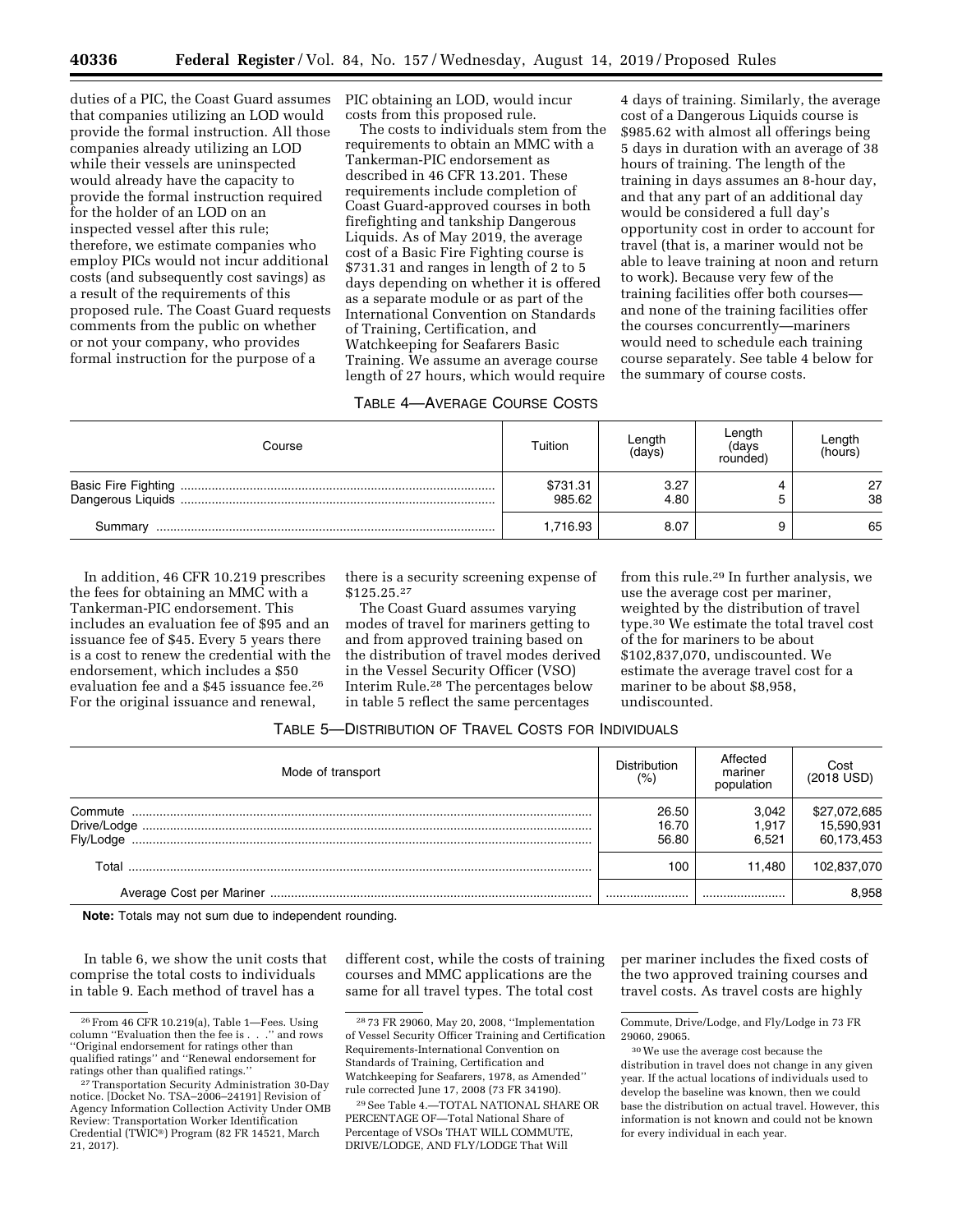variable, we obtained the most recent cost figures for travel and lodging, available from either 2017 or 2018, as described in the source reference column.

# TABLE 6—UNIT TRAVEL COST ESTIMATES

[Adjusted to 2018 USD]

| Item                                   | Unit cost                                | Source reference                                                                                                                                                                                                                                                                                                                                                                                                                                                                                                                                                                                                                                                                                                                                                                                                                                                                                          |
|----------------------------------------|------------------------------------------|-----------------------------------------------------------------------------------------------------------------------------------------------------------------------------------------------------------------------------------------------------------------------------------------------------------------------------------------------------------------------------------------------------------------------------------------------------------------------------------------------------------------------------------------------------------------------------------------------------------------------------------------------------------------------------------------------------------------------------------------------------------------------------------------------------------------------------------------------------------------------------------------------------------|
| Opportunity cost of applicant<br>time. |                                          | The total opportunity cost of time is the base wage multiplied by the loaded wage<br>factor to obtain total compensation including non-wage benefits. \$39.61 is the<br>mean wage estimate from the 2019 National Occupation Employment and Wage<br>Statistics for Captains, Mates, and Pilots of Water Vessels (53-5021). https://<br>www.bls.gov/oes/2018/may/oes535021.htm.<br>The loaded wage factor of (33.11/21.62) is obtained by dividing the total com-<br>pensation by wages and salaries for full-time transportation workers. These are<br>annual averages of quarterly data series CMU2010000520610D and<br>CMU2020000520610D respectively, obtained from BLS Employer Cost for Em-<br>ployee Compensation. https://www.bls.gov/data/.                                                                                                                                                       |
| Driving Mileage (rate per<br>mile).    |                                          | "Privately Owned Vehicle Mileage Reimbursement Rates" from GSA tables pub-<br>lished on January 1, 2019. https://www.gsa.gov/travel/plan-book/transportation-<br>airfare-rates-pov-rates/privately-owned-vehicle-pov-mileage-reimbursement-rates.                                                                                                                                                                                                                                                                                                                                                                                                                                                                                                                                                                                                                                                         |
| Non-Commuting Driving<br>Time.         | 100 mile/27.08 mph com-<br>muting speed. | For a mariner who would drive/lodge to the school 100 miles round trip, we divide<br>100 miles by the average commuting speed of 27.08 miles per hour (mph). We<br>obtained 27.08 mph from the Federal Highway Administration's (FHA) Summary<br>of Travel Trends, 2017. https://www.fhwa.dot.gov/policyinformation/documents/<br>2017 nhts summary travel trends.pdf. pg 79.                                                                                                                                                                                                                                                                                                                                                                                                                                                                                                                             |
| Round-trip Air-Fare                    |                                          | From the U.S. Department of Transportation (DOT), Bureau of Transportation Sta-<br>tistics (BTS). Average price of a round-trip airfare for 2018 in unadjusted dollars.<br>https://www.bts.gov/sites/bts.dot.gov/files/Annual%20Fares%201995-2018.xlsx.                                                                                                                                                                                                                                                                                                                                                                                                                                                                                                                                                                                                                                                   |
| Round-trip Airport Transfer            |                                          | We used the cost of a round-trip airport transfer from a Coast Guard interim rule,<br>"Validation of Merchant Mariners' Vital Information and Issuance of Coast Guard<br>Merchant Mariner's Licenses and Certificates of Registry", published on January<br>13, 2006 (71 FR 2154). Figure found in table 4, page 2160. A later figure could<br>not be found so this figure was adjusted for inflation using the GDP deflator fac-<br>tor of 1.23 times the original cost of \$50. The round-trip airport transfer cost is<br>based on research of the average private and public transfer costs, including taxi<br>or car rental costs associated with U.S. airports and regional destinations. It is<br>not a mathematical or rigorous estimate, but an average transfer cost based on<br>information available from associations and trade groups, airports, transit authori-<br>ties, and governments. |
| Flying Excursion Time                  | 16 hours                                 | A mariner that would fly/lodge in order to attend a training course or school would<br>incur an opportunity cost of flying. We assume the total air excursion time of 16<br>hours, equivalent to two days of travel.                                                                                                                                                                                                                                                                                                                                                                                                                                                                                                                                                                                                                                                                                      |
| Incidentals and Meals (per<br>diem).   |                                          | Obtained from the Composite of General Services Administration (GSA) domestic<br>per diem rates for meals/incidentals (https://www.gsa.gov/travel/plan-book/per-<br>diem-rates) in training site and REC cities for January 2018. Taxes ARE included<br>in the M&IE rate per FAQ #12. https://www.gsa.gov/travel/plan-book/per-diem-<br>rates/frequently-asked-questions-per-diem#12.                                                                                                                                                                                                                                                                                                                                                                                                                                                                                                                     |
| Lodging (per night)    \$142.16        |                                          | Obtained from the Composite of General Services Administration (GSA) domestic<br>per diem rates for lodging (https://www.gsa.gov/travel/plan-book/per-diem-rates)<br>training site, and REC cities for January 2018. Taxes are not automatically in-<br>cluded, so lodging taxes and state sales taxes were added to the lodging per<br>diem.                                                                                                                                                                                                                                                                                                                                                                                                                                                                                                                                                             |

Table 7, ''MMC Costs for Mariners,'' shows how the above unit costs for travel and tuition contribute to the total average cost per mariner. The average cost of \$8,957.93 is for each mariner expected to obtain an original MMC. Tuition costs and travel costs do not apply for renewal if a mariner served at least 90 days of service during the

preceding 5 years.31 If a mariner cannot fulfill that service requirement, we assume that they turnover and must complete the requirements for an original MMC. The Coast Guard estimates the average travel cost for a mariner that commutes to approved training is about \$8,899.05. The average travel cost for a mariner that drives and

stays overnight for approved training is about \$8,132.31. Finally, we estimate the average travel cost for a mariner that flies and stays overnight for approved training to be about \$9,228.15. This cost analysis uses an average because the distribution of travel is constant year to year.

<sup>31</sup>See 46 CFR 13.120 Renewal of tankerman endorsement.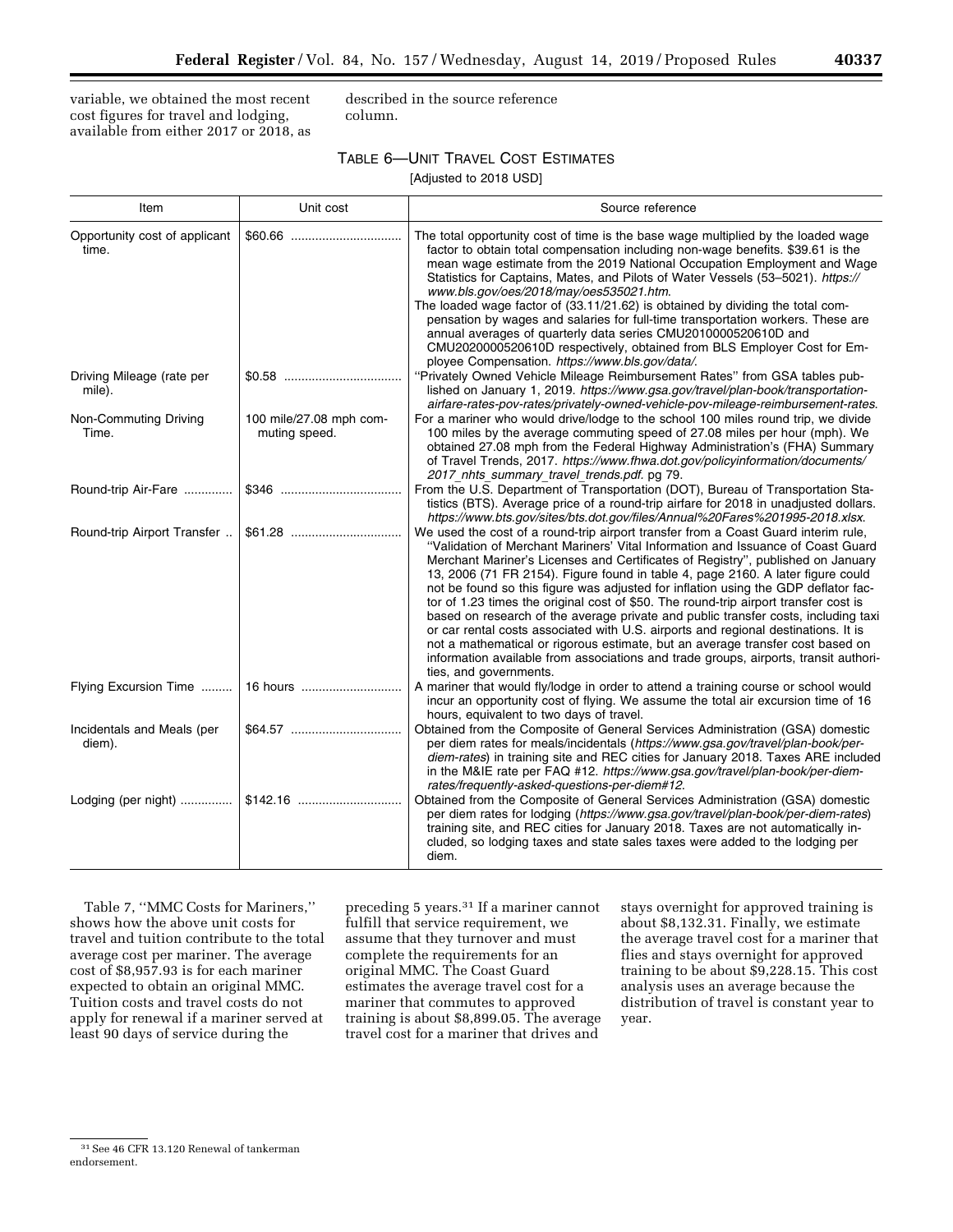|                                                       |                                                                                                                        |                                       | Training cost by travel mode                  |                                              |                                       |  |
|-------------------------------------------------------|------------------------------------------------------------------------------------------------------------------------|---------------------------------------|-----------------------------------------------|----------------------------------------------|---------------------------------------|--|
| Category                                              | Derivation                                                                                                             | Amount                                | Commuting                                     | Drive/Lodge                                  | Fly/Lodge                             |  |
|                                                       | Average price of \$731.31 for Basic<br>Firefighting, and \$985.62 for Dan-<br>gerous Liquids.                          | \$1,716.93                            | \$1,716.93                                    | \$1,716.93                                   | \$1,716.93                            |  |
|                                                       | \$95 evaluation fee, \$45 issuance<br>fee.                                                                             | 140.00                                | 140.00                                        | 140.00                                       | 140.00                                |  |
| Security Screening Fee<br>Round-trip Airport transfer | \$142.16 per lodging night $\times$ 9 lodg-                                                                            | 125.25<br>346.00<br>61.28<br>1,279.45 | 125.25<br><b>NA</b><br><b>NA</b><br><b>NA</b> | 125.25<br><b>NA</b><br><b>NA</b><br>1,279.45 | 125.25<br>346.00<br>61.28<br>1,279.45 |  |
| Commuting Meals & Incidental Ex-<br>penses.           | ing nights.<br>\$48.43 per diem $\times$ 9 training days<br>(equivalent to 75% of full per<br>diem).                   | 435.86                                | 435.86                                        | <b>NA</b>                                    | <b>NA</b>                             |  |
| Non-Commuting Meals & Incidental<br>Expenses.         | \$64.57 per diem $\times$ (7 training days)<br>$+$ \$48.43 $\times$ (4 first and last days<br>of travel 75% of total). | 645.71                                | <b>NA</b>                                     | 645.71                                       | 645.71                                |  |
| Commuting Motor Vehicle Costs                         | 100-mile commute $\times$ \$0.58 per mile<br>$\times$ 9 training days.                                                 | 522.00                                | 522.00                                        | <b>NA</b>                                    | <b>NA</b>                             |  |
| Non-Commuting<br>Motor<br>Vehicle<br>Costs.           | 100-mile round-trip $\times$ \$0.58 per mile                                                                           | 58.00                                 | <b>NA</b>                                     | 58.00                                        | <b>NA</b>                             |  |
| Training Time (Opportunity Cost)                      | 65 hrs. training $\times$ loaded hourly<br>wage.                                                                       | 3,942.95                              | 3,942.95                                      | 3,942.95                                     | 3,942.95                              |  |
| Commuting Driving Time (Oppor-<br>tunity Cost).       | (100-mile round trip $\div$ 27 mph com-<br>muting speed) $\times$ loaded hourly<br>wage $\times$ 9 days.               | 2,016.05                              | 2,016.05                                      | <b>NA</b>                                    | <b>NA</b>                             |  |
| One Non-Commuting Driving Time<br>(Opportunity Cost). | (100-mile round trip $\div$ 27 mph com-<br>muting speed) $\times$ loaded hourly<br>wage.                               | 224.01                                | <b>NA</b>                                     | 224.01                                       | <b>NA</b>                             |  |
| One Flying Time (Opportunity Cost)                    | 16 hours $\times$ loaded hourly wage                                                                                   | 970.57                                | <b>NA</b>                                     | <b>NA</b>                                    | 970.57                                |  |
| Total Cost per Mariner                                |                                                                                                                        |                                       | 8,899.05                                      | 8,132.31                                     | 9,228.15                              |  |

**Note:** Totals may not sum due to independent rounding.

Table 8, ''Cost Savings to Individuals,'' shows how the introduction of newly inspected vessels, and turnover from subsequent years, impact costs over a 10-year period of analysis. It should be noted that the renewal costs only enter in Year 6, when the first cohort of original MMCs

from Year 1 would be eligible to renew, given turnover in the first 5 years. The affected population in this analysis are reflected in the columns ''Original MMCs'' and ''Renewals'' in table 10. We showed this population previously in table 3. As shown in table 8, the Coast Guard estimates the total discounted

costs savings to mariners of this deregulatory savings analysis over a 10 year period of analysis to be about \$249.2 million using a 7-percent discount rate. We estimate the annualized cost savings over 10 years to be about \$35.5 million using a 7-percent discount rate.

TABLE 8—COST SAVINGS TO INDIVIDUALS

| Calendar year           | Effective<br>year | Original<br>MMCs | Total cost<br>of original<br>MMČ* | Renewals | Renewal<br>$fee +$<br>security<br>screening | Total annual<br>cost of new<br><b>MMCs</b> | Total<br>annual<br>cost of<br>renewals | Grand total<br>annual cost | Grand total<br>annual cost<br>discounted 7% | Grand total<br>annual cost<br>discounted 3% |
|-------------------------|-------------------|------------------|-----------------------------------|----------|---------------------------------------------|--------------------------------------------|----------------------------------------|----------------------------|---------------------------------------------|---------------------------------------------|
| 2018                    |                   | 506              |                                   |          |                                             |                                            |                                        |                            |                                             |                                             |
| 2019                    |                   | 2.118            |                                   |          |                                             |                                            |                                        |                            |                                             |                                             |
| 2020                    |                   | 4,804            | \$8,958                           |          |                                             | \$43,030,327                               |                                        | \$43,030,327               | \$40,215,258                                | \$41,777,016                                |
| 2021                    |                   | 4,432            | 8,958                             |          |                                             | 39,703,350                                 |                                        | 39.703.350                 | 34.678.444                                  | 37,424,216                                  |
| 2022                    |                   | 5,176            | 8,958                             |          |                                             | 46,364,469                                 |                                        | 46.364.469                 | 37.847.218                                  | 42,430,057                                  |
| 2023                    |                   | 3,444            | 8,958                             | 121      | 220                                         | 30.851.121                                 | 26.758                                 | 30,877,879                 | 23,556,586                                  | 27,434,596                                  |
| 2024                    |                   | 3,444            | 8,958                             | 508      | 220                                         | 30.851.121                                 | 111.994                                | 30,963,114                 | 22,076,273                                  | 26,709,055                                  |
| 2025                    |                   | 3,444            | 8,958                             | 1,153    | 220                                         | 30,851,121                                 | 254,024                                | 31.105.145                 | 20,726,672                                  | 26,050,069                                  |
| 2026                    |                   | 3.444            | 8,958                             | 1,064    | 220                                         | 30.851.121                                 | 234,384                                | 31.085.505                 | 19,358,490                                  | 25,275,360                                  |
| 2027                    |                   | 3.444            | 8,958                             | 1,243    | 220                                         | 30.851.121                                 | 273.707                                | 31.124.828                 | 18.114.933                                  | 24,570,226                                  |
| 2028                    |                   | 3.444            | 8,958                             | 827      | 220                                         | 30.851.121                                 | 182.126                                | 31.033.247                 | 16,880,030                                  | 23,784,399                                  |
| 2029                    | 10                | 3.444            | 8.958                             | 827      | 220                                         | 30.851.121                                 | 182.126                                | 31.033.247                 | 15.775.729                                  | 23.091.650                                  |
| Total<br>Annualized<br> | <br>              | <br>             | <br>                              | <br>     | <br>                                        | <br>                                       | <br>                                   | 346.321.110<br>            | 249,229,632<br>35,484,693                   | 298,546,644<br>34,998,774                   |

**Note:** Totals may not sum due to independent rounding. \* This column includes the cost for courses plus travel costs and fees.

We do not estimate cost savings to owners and operators of vessels because we assume that companies operating towing vessels already have the

capability of providing necessary formal instruction to those individuals being issued an LOD since they offered this formal instruction prior to their vessels

becoming inspected under the 2016 rule (81 FR 40003). Turnover in owners and operators is expected to be stable for the near future, so we do not expect there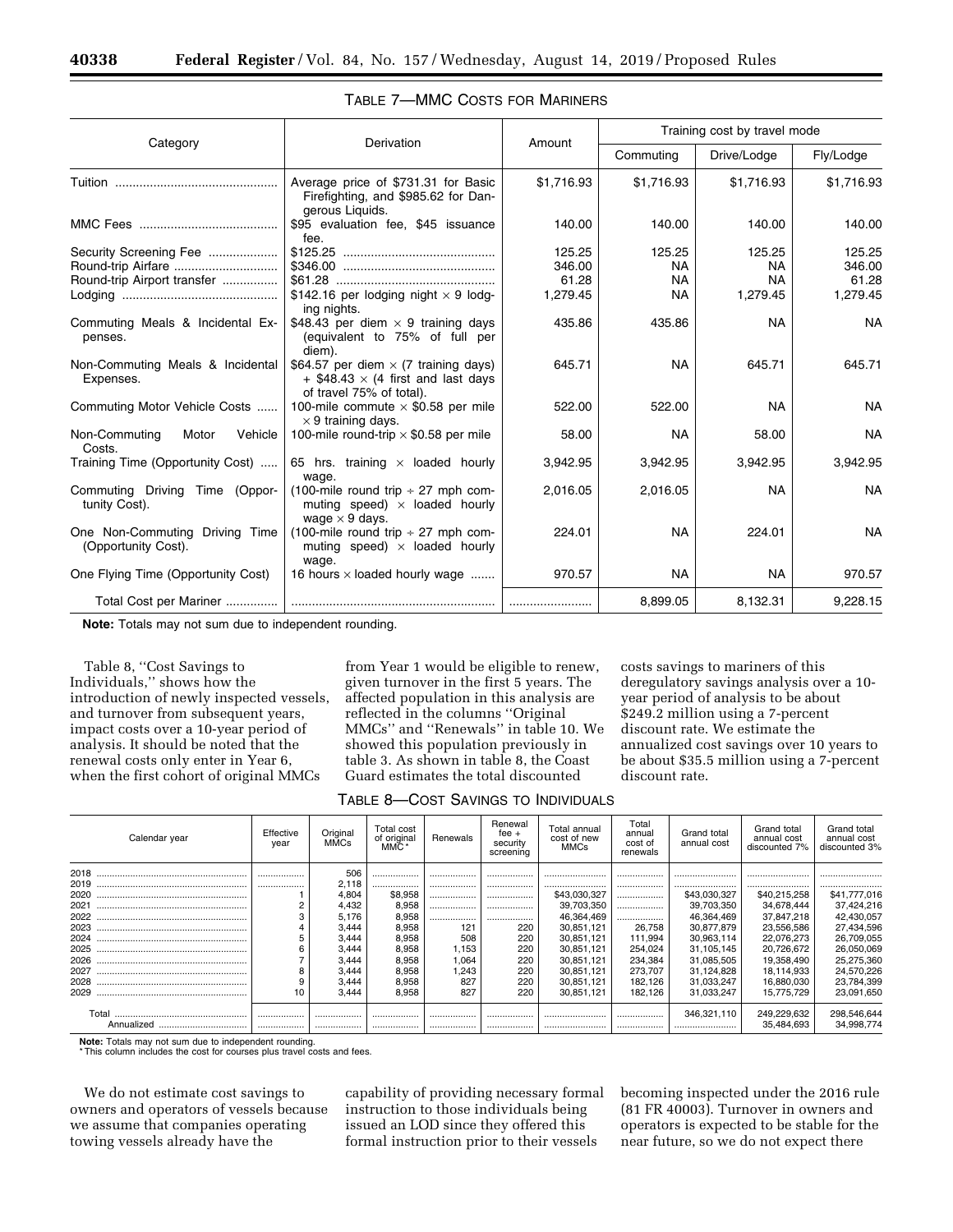to be new companies that would have to establish new formal instruction capabilities.32

Without this deregulatory action, the Coast Guard would need to evaluate the MMC applications that would be submitted if an MMC with a Tankerman PIC endorsement were still required to serve as a PIC for fuel oil transfers. This

deregulatory savings analysis accounts for the cost savings to the Coast Guard as MMC applications for Tankerman-PIC endorsements would no longer require evaluation or issuance. Each application takes approximately 55 minutes to process, at a GS–8 loaded mean hourly wage rate of \$49, for a cost of \$44.92 per application.33 As shown in

table 9, over a 10-year period of analysis, the Coast Guard would save about \$1,402,143 in 2018 dollars, discounted at a 7-percent discount rate, from the lower volume of MMC applications. We estimate annualized cost savings to the government to be \$199,634 using a 7-percent discount rate.

| TABLE-9 COST SAVINGS TO THE COAST GUARD |  |  |
|-----------------------------------------|--|--|
|-----------------------------------------|--|--|

| Effective year | Original MMCs | Cost of<br>reviewing<br>original MMC | Renewals | Cost of<br>reviewing<br>renewed MMC | Grand total<br>annual cost | Grand total<br>annual cost<br>discounted 7% | Grand total<br>annual cost<br>discounted 3% |
|----------------|---------------|--------------------------------------|----------|-------------------------------------|----------------------------|---------------------------------------------|---------------------------------------------|
|                | 4,804         | \$44.92                              |          | \$                                  | \$215,762                  | \$201.646                                   | \$209,477                                   |
|                | 4,432         | 44.92                                |          |                                     | 199.080                    | 173.884                                     | 187.652                                     |
|                | 5.176         | 44.92                                |          |                                     | 232,480                    | 189.773                                     | 212,752                                     |
|                | 3,444         | 44.92                                | 121      | 44.92                               | 160.150                    | 122.178                                     | 142,291                                     |
|                | 3.444         | 44.92                                | 508      | 44.92                               | 177.532                    | 126.578                                     | 153,141                                     |
|                | 3.444         | 44.92                                | 1.153    | 44.92                               | 206.497                    | 137.598                                     | 172,938                                     |
|                | 3.444         | 44.92                                | .064     | 44.92                               | 202.492                    | 126.102                                     | 164,645                                     |
|                | 3.444         | 44.92                                | .243     | 44.92                               | 210.511                    | 122.520                                     | 166,180                                     |
|                | 3,444         | 44.92                                | 827      | 44.92                               | 191.835                    | 104.345                                     | 147,025                                     |
|                | 3.444         | 44.92                                | 827      | 44.92                               | 191.835                    | 97.519                                      | 142.743                                     |
| Total          |               |                                      |          |                                     | 1,988,174                  | 1.402.143                                   | 1,698,844                                   |
| Annualized     |               |                                      |          |                                     |                            | 199.634                                     | 199.156                                     |

**Note:** Totals may not sum due to independent rounding.

Costs Incurred To Prepare Letter of Designation

While the use of an LOD saves the individual approved training costs, the actual letter of designation still takes time to prepare. Using the time estimate from the existing collection of information for PICs, we assume the preparation of a letter takes approximately 10 minutes.34

The projected number of LODs used is based on the number of vessels becoming inspected and otherwise requiring a credentialed mariner to serve as PIC of a fuel oil transfer. The opportunity cost of the time to prepare an LOD uses the wage of a compliance officer, with a loaded mean hourly wage rate of \$53.39, multiplied by the time to prepare the LOD  $(\$53.39 \times 10$  minutes

or 0.167 hours), which is approximately \$8.92.35 The opportunity cost for new individuals using an LOD over the 10 year analysis period is about \$247,287 in 2018 dollars, discounted, using a 7 percent discount rate. See table 10 below. We estimate the annualized cost to be about \$35,208 using a 7-percent discount rate.

# TABLE 10—COSTS OF PREPARING AN LOD

| Year                                              | Individuals<br>needing a new<br>.OD | Cost of<br>preparing LOD<br>per mariner | Total annual<br>cost of<br>preparing LOD | Grand total<br>annual cost<br>discounted 7% | Grand total<br>annual cost<br>discounted 3% |
|---------------------------------------------------|-------------------------------------|-----------------------------------------|------------------------------------------|---------------------------------------------|---------------------------------------------|
|                                                   | 4.804                               | \$8.92                                  | \$42,827                                 | \$40.025                                    | \$41,579                                    |
|                                                   | 4.432                               | 8.92                                    | 39.515                                   | 34.514                                      | 37.247                                      |
|                                                   | 5.176                               | 8.92                                    | 46.145                                   | 37.668                                      | 42.229                                      |
|                                                   | 3.444                               | 8.92                                    | 30.705                                   | 23.425                                      | 27,281                                      |
|                                                   | 3.444                               | 8.92                                    | 30.705                                   | 21.892                                      | 26,486                                      |
|                                                   | 3.444                               | 8.92                                    | 30.705                                   | 20.460                                      | 25.715                                      |
|                                                   | 3.444                               | 8.92                                    | 30.705                                   | 19.122                                      | 24,966                                      |
|                                                   | 3.444                               | 8.92                                    | 30.705                                   | 17.871                                      | 24.239                                      |
| $\begin{minipage}{.4\linewidth} 9 \end{minipage}$ | 3.444                               | 8.92                                    | 30.705                                   | 16.702                                      | 23.533                                      |
|                                                   | 3.444                               | 8.92                                    | 30.705                                   | 15.609                                      | 22.847                                      |
| Γ∩tal                                             |                                     |                                         |                                          | 247.287                                     | 296.124                                     |

32Analysis from the 2016 towing vessel final rule found entry of 91 vessels and exit of 88 vessels. A subject matter expert confirmed that these numbers are similar and that it matches with firms' ownership.

33 Information provided by subject matter expert in the Office of Merchant Mariner Credentialing, and corroborated by NMC officials. GS–8 mean hourly wage rate is \$49 Outside Government Rate

per Commandant Instruction 7310.1T November 2018.

34From OMB Control Number 1625–0072 (ICR 201803–1625–007)—0.167 hours equals approximately 10 minutes from Table 12.3 in Appendix A of ICR 201803–1625–007 (OMB Control Number 1625–0072) last updated in 2018.

35 \$34.86 is the mean hourly wage estimate from the 2018 National Occupation Employment and

Wage Statistics for Compliance Officers (13–1041) *<https://www.bls.gov/oes/2018/may/oes131041.htm>*. The loaded wage factor of (\$33.11/\$21.62) is obtained by dividing the total compensation by wages and salaries for full-time transportation workers. These are annual averages of quarterly data series CMU2010000520610D and CMU2020000520610D respectively, obtained from BLS Employer Cost for Employee Compensation (*<https://www.bls.gov/data/>*).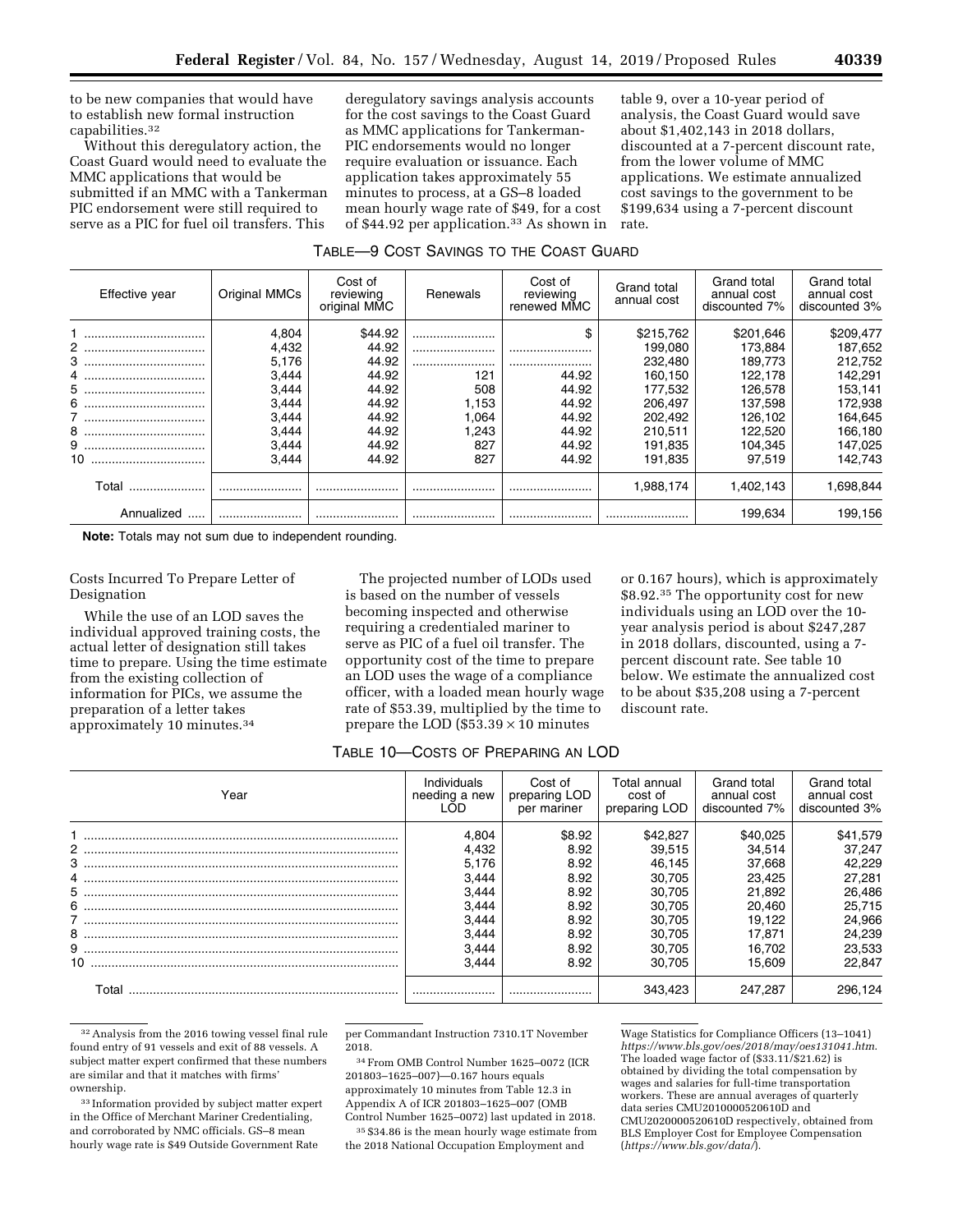# TABLE 10—COSTS OF PREPARING AN LOD—Continued

| Year       | Individuals   | Cost of       | Total annual  | Grand total   | Grand total   |
|------------|---------------|---------------|---------------|---------------|---------------|
|            | needing a new | preparing LOD | cost of       | annual cost   | annual cost   |
|            | LOD.          | per mariner   | preparing LOD | discounted 7% | discounted 3% |
| Annualized |               |               |               | 35,208        | 34,715        |

**Note:** Totals may not sum due to independent rounding.

## Costs Incurred by the Coast Guard

The cost incurred by the Coast Guard only includes the time for inspectors in the field to review the documentation designating a PIC of a fuel oil transfer on board, which takes the same amount of time whether an LOD or an MMC is being reviewed since any method used to designate a PIC must be immediately available for inspection. We assume no cost change to the Coast Guard. Since

the LOD is not a credential issued by the Coast Guard, and is only verified on board a vessel, there is no additional time cost to reviewing LODs.

## Net Cost Savings

Using a perpetual period of analysis, the Coast Guard estimates the total annualized cost savings of the proposed rule to be \$24,442,840 in 2016 dollars, using a 7-percent discount rate. The total cost savings is the sum of the cost

savings to individuals no longer obtaining MMCs, shown in table 8, and the time cost savings to the Coast Guard, shown in table 9, of no longer reviewing MMCs. Net cost savings are the total cost savings minus the costs incurred, shown in table 11. We estimate the net cost savings of this proposed rule over a 10-year period of analysis to be about \$250,384,488 discounted at 7-percent in 2018 dollars.

|                                               | Cost savings                                | Costs<br>incurred               | Net cost<br>savings                         | Annualized<br>cost savings   |
|-----------------------------------------------|---------------------------------------------|---------------------------------|---------------------------------------------|------------------------------|
| Grand Total<br>Discounted 7%<br>Discounted 3% | \$348,309,284<br>250.631.775<br>300,245,488 | \$343.423<br>247.287<br>296.124 | \$347,965,861<br>250,384,488<br>299,949,365 | <br>35,649,118<br>35,163,216 |

### Alternatives Considered

(1) *MMC with officer or Tankerman-PIC endorsement (No Limited Endorsement)*.

Continue to require inspected vessels with a fuel oil capacity of 250 barrels or more—or that obtain fuel oil from a vessel with a fuel oil capacity of 250 barrels or more—to have an individual holding an MMC with either an officer or Tankerman-PIC endorsement designated as the PIC of any fuel oil transfer. Under this alternative, any designated PIC of a fuel oil transfer would be required to hold an MMC with an officer or Tankerman-PIC endorsement, without a limited endorsement for fuel oil transfers.

The Coast Guard rejected this alternative because there are no cost savings associated with it and therefore it would not meet the Coast Guard's goal of reducing regulations under E.O. 13771. Individuals would still bear the cost of obtaining an MMC, and after a vessel receives its COI, individuals previously qualified as PIC through the LOD options would not be able to be designated as a PIC until they obtain their MMC.

(2) *Continue to Issue Limited Endorsement MMCs with Tankerman-PIC Restricted to Fuel Oil Transfers on Towing Vessels*.

No regulatory change would be associated with this alternative. The Coast Guard would continue to utilize the CG–MMC Policy Letter 01–17 to issue MMC endorsements for Tankerman-PIC Restricted to Fuel Transfers on Towing Vessels. Under this continued action alternative, the existing policy letter would continue to provide a means for individuals on towing vessels previously designated as PIC of a fuel oil transfer using an LOD to be issued a limited endorsement Tankerman-PIC restricted to Fuel Transfers.

While limited endorsements save individuals the cost of approved training courses, such that they only pay the cost of applying for an MMC, the Coast Guard must still evaluate the MMC application and issue the credentials. These applications take 45 minutes to evaluate at a loaded GS–8 wage rate of \$49 per hour for a labor cost of about \$36.75. Over a 10-year period of analysis, we estimate the cost to the Government to review these applications to be about \$861,027 in 2018 dollars. In total, the net costs of continuing the letter over a 10-year period of analysis are about \$ \$8,984,618 in 2018 dollars using a 7 percent discount rate. We estimate annualized cost savings to be about \$1,279,208 using a 7-percent discount rate.

The Coast Guard rejected this alternative because it provides neither a full solution nor long-term alternatives

for designating the PIC of a fuel oil transfer and it is more costly than the preferred alternative. The policy letter only applies to one industry segment, and individuals who obtain an MMC according to the policy letter would still incur the cost of renewing their credential every 5 years.

(3) *Preferred Alternative—new regulatory action allowing use of LODs for inspected vessels.* 

Under this alternative, the regulations would be modified to provide the option for inspected vessels to designate the PIC of a fuel oil transfer utilizing an LOD. Under a new regulatory action, the Coast Guard would provide flexibility to all inspected vessels in how they designate the PIC of a fuel oil transfer. This is the preferred alternative as it relieves individuals who would otherwise not be required to have an MMC to obtain and renew a credential, and provides flexibility to industries equally.

#### Conclusion

The Coast Guard is interested in the potential impacts from this rule and we request public comment on these potential impacts. If you think that this rule would have a significant economic impact on you, your business, or your organization, please submit a comment to the docket at the address under **ADDRESSES** in the rule. In your comment, explain why, how, and to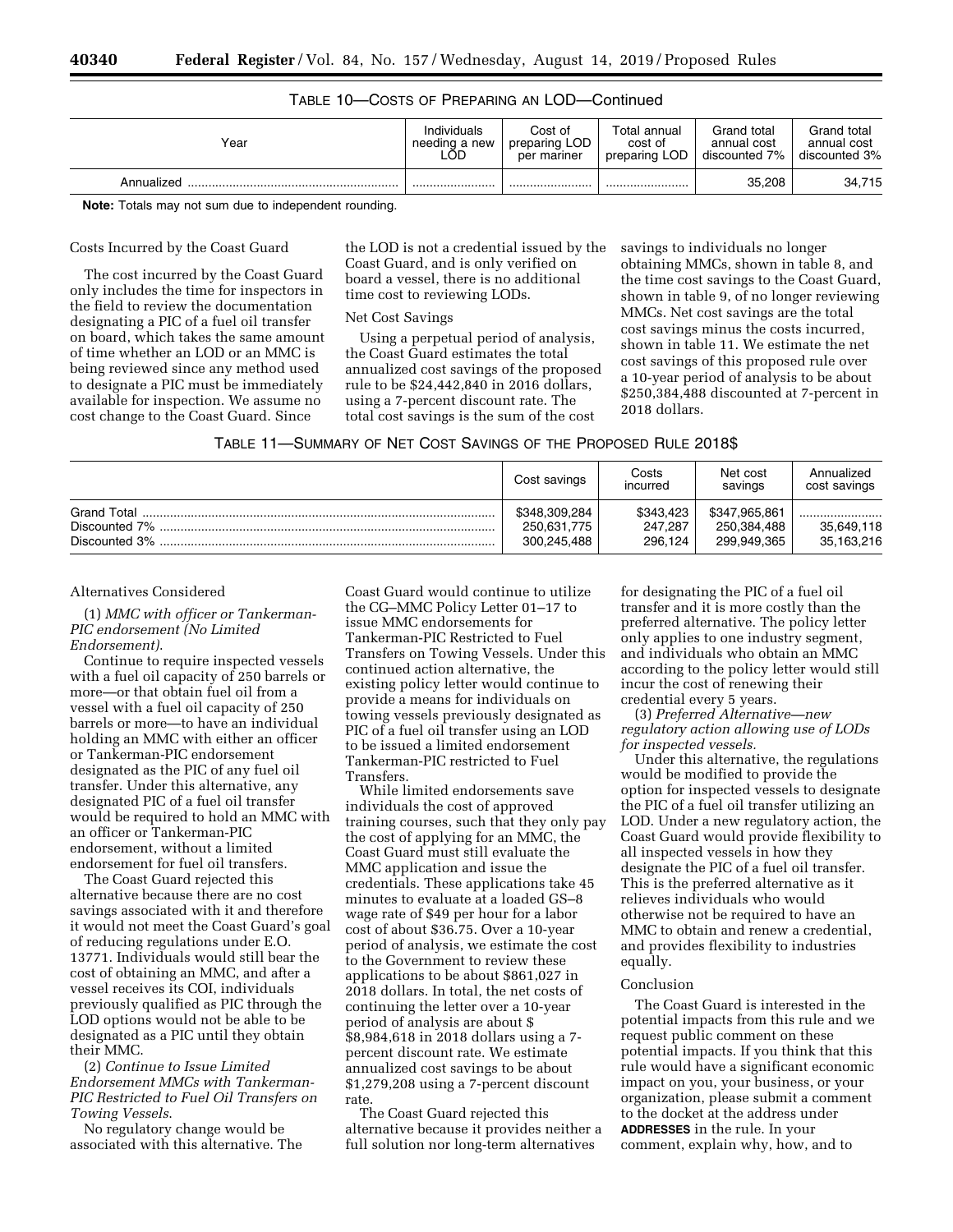what degree you think this rule would have an economic impact on you. We are especially interested in information on interactions of small and large vessels for fuel oil transfers.

# *B. Small Entities*

Under the Regulatory Flexibility Act, 5 U.S.C. 601–612, we have considered whether this proposed rule would have a significant economic impact on a substantial number of small entities. The term ''small entities'' comprises small businesses, not-for-profit organizations that are independently owned and operated and are not dominant in their fields, and governmental jurisdictions with populations of less than 50,000. Below is a threshold analysis of the small entity impacts.

In lieu of current revenue figures which may be distorted by ongoing inspections, for this analysis we use the small entity impact analysis of the 2016 Subchapter M rule, which we assume will be closely representative of revenues after the inspection period is over. The 2016 rule's small entity impact analysis used a sample of 304 vessels from the population of 5,509.36 Of the 304 vessels, about 59 percent were owned or operated by a small entity. We assume the same number of small entities would be impacted going forward, but will know better once inspections are completed and all fleets resume active status. As this is a deregulatory action, the majority of impact is cost savings to individuals, who do not qualify as small entities. The only impact to small entities is the cost imposed to industry as the time cost of preparing the letter of designation.

The Coast Guard finds the average annual cost to be \$75.91 based on the known fleet sizes of all towing vessel entities. Ideally, we would use the same

population used in the cost model to account for turnover, but accounting for turnover within each entity is complex. Instead, we make the most conservative assumption, which is that entities would need to prepare LODs for their entire fleet every year and compare to the revenue of the lowest earning fleet. There is no additional initial cost, only this annual cost.

Average annual cost takes the number of vessels in a fleet, times the cost of preparing a letter, \$8.92, times 2 to account for each of the two PICs needed per vessel. This average varies by the number of vessels in an entity's fleet, see the distribution below. Note that the number of vessels in a fleet does not correlate with company size; a small business may have a large fleet or a large business may have a small fleet. On average, the cost incurred per entity is \$75.91, which is on average 0.0152 percent of revenues.37

## TABLE 14— AVERAGE COST BY FLEET SIZE CATEGORY

| Fleet size category | Description | Number of<br>entities | Average cost               | Average of<br>cost as % of<br>total revenue |
|---------------------|-------------|-----------------------|----------------------------|---------------------------------------------|
|                     |             | 611<br>472<br>179     | \$17.83<br>52.25<br>194.05 | 0.0011<br>0.0037<br>0.0292                  |
| Ava                 |             | 32                    | 873.17<br>75.91            | 0.0072<br>0.0152                            |

In the most conservative case, a medium-sized fleet owned by the entity with the lowest revenue in the sample, which would have the highest possible cost as percentage of total revenue for

the affected population, the cost imposed by this rule is still less than one percent of total revenues. In this conservative example, the entity's estimated annual cost would be

approximately \$321 for a fleet of 18 vessels, 0.76 percent of their \$42,000 revenue.38 On average, the cost incurred is less than a quarter of one percent of revenues.

| TABLE 15-DISTRIBUTION OF REVENUE IMPACTS |  |
|------------------------------------------|--|
|------------------------------------------|--|

| % Revenue impact | Average annual impact     | Small entities with known revenue<br>impact | Portion of small entities with<br>known revenue data |
|------------------|---------------------------|---------------------------------------------|------------------------------------------------------|
| 1–3<br>>ა        | \$75.91<br>75.91<br>75.91 | 183                                         | 100                                                  |

Since the most conservative case shows that the impact of this rule would be less than 1 percent of revenues for a small entity, no small entity would have an impact greater than 1 percent of revenues. Therefore, the Coast Guard certifies under 5 U.S.C. 605(b) that this proposed rule would not have a significant economic impact on a substantial number of small entities. If

you think that your business, organization, or governmental jurisdiction qualifies as a small entity and that this proposed rule would have a significant economic impact on it, please submit a comment to the docket at the address listed in the **ADDRESSES** section. In your comment, explain why you think it qualifies and how and to

what degree this proposed rule would economically affect it.

## *C. Assistance for Small Entities*

Under section 213(a) of the Small Business Regulatory Enforcement Fairness Act of 1996, Public Law 104– 121, we want to assist small entities in understanding this proposed rule so that they can better evaluate its effects on them and participate in the rulemaking.

<sup>36</sup>See 81 FR 40003, June 20, 2016.

<sup>37</sup>While fleet size is known for all 1,295 entities covering the entire affected population of vessels, revenues are known only for a sample of 183

vessels of the original 5,509 vessels, data from the original FRFA of Inspection of Towing Vessels final rule (81 FR 40003). In Table 14, ''Average cost'' is based on the entire population of entities, ''average

of cost as a % of total revenue'' is based only on entities for whom revenue is known.

<sup>38</sup>The value of \$42,000 comes from the original FRFA of 81 FR 40003, June 20, 2016.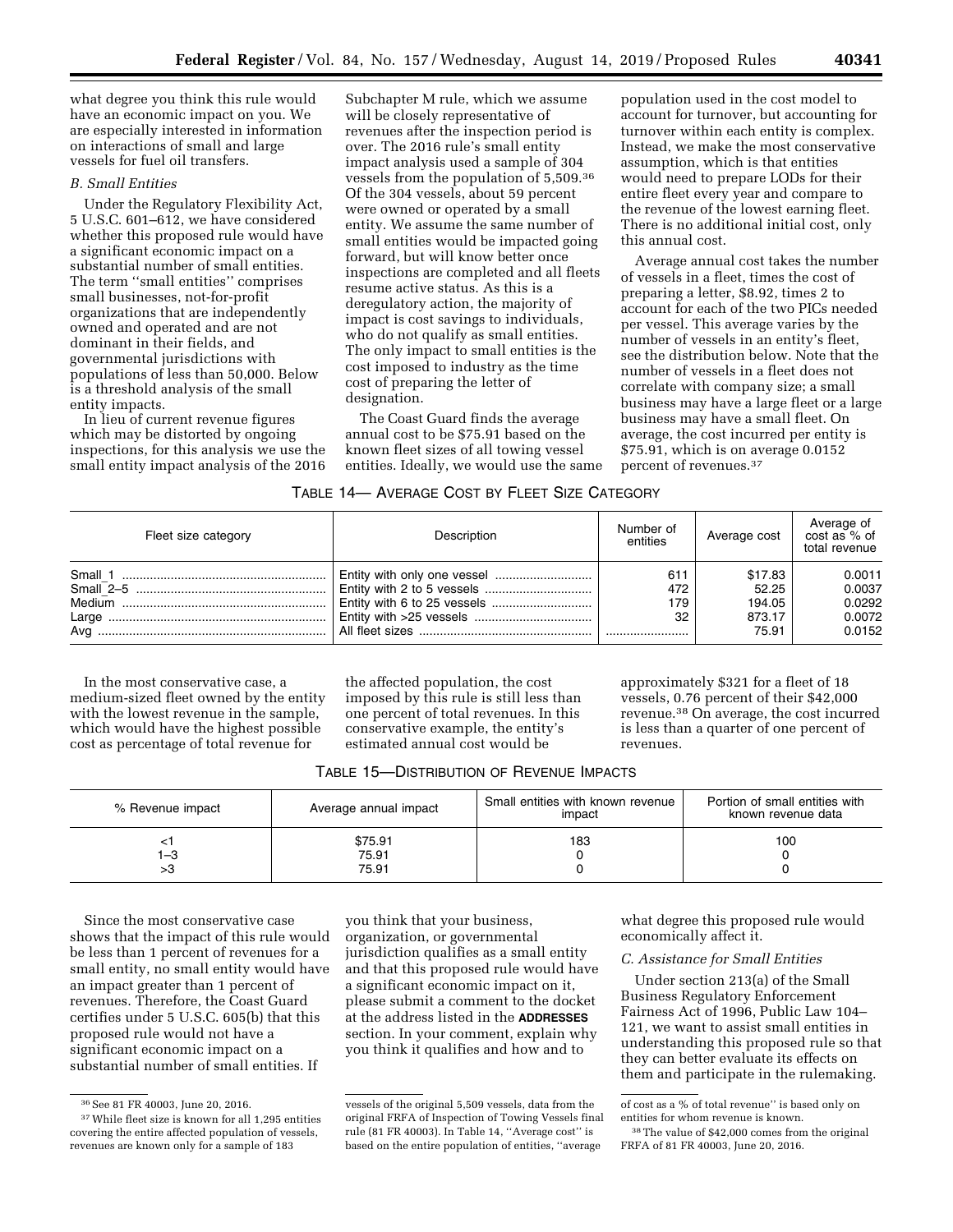If the proposed rule would affect your small business, organization, or governmental jurisdiction and you have questions concerning its provisions or options for compliance, please call or email the person in the **FOR FURTHER INFORMATION CONTACT** section of this proposed rule. The Coast Guard will not retaliate against small entities that question or complain about this proposed rule or any policy or action of the Coast Guard.

Small businesses may send comments on the actions of Federal employees who enforce, or otherwise determine compliance with, Federal regulations to the Small Business and Agriculture Regulatory Enforcement Ombudsman and the Regional Small Business Regulatory Fairness Boards. The Ombudsman evaluates these actions annually and rates each agency's responsiveness to small business. If you wish to comment on actions by employees of the Coast Guard, call 1– 888–REG–FAIR (1–888–734–3247).

## *D. Collection of Information*

This proposed rule would call for a collection of information under the Paperwork Reduction Act of 1995, 44 U.S.C. 3501–3520. As defined in 5 CFR 1320.3(c), ''collection of information'' comprises reporting, recordkeeping, monitoring, posting, labeling, and other similar actions. The title and description of the information collections, a description of those who must collect the information, and an estimate of the total annual burden follow below. The estimate covers the time for reviewing instructions, searching existing sources of data, gathering and maintaining the data needed, and completing and reviewing the collection.

The collection of information under this proposed rule falls under the same collection of information already required for letters of designation described in OMB Control Number 1625–0072. This proposed rule does not change the content of responses, nor the estimated burden of each response, but does increase the number of annual respondents and responses from 190 to 3,111.

*Title:* Waste Management Plans, Refuse Discharge Logs, and Letters of Instruction 39 for Certain Persons-in-Charge (PIC) and Great Lakes Dry Cargo Residue Recordkeeping.

*OMB Control Number:* 1625– 0072.*Summary of the Collection of Information:* The Letter of Instruction's contents should verify the PIC's credentials, stating that the holder has received sufficient formal instruction from the owner, operator, or agent of the vessel, as required by 33 CFR 155.715 and the current CFR 155.710(e)(2) and proposed 155.710(e)(1).

*Need for Information:* This information is needed to ensure that: (1) Certain U.S. vessels develop and maintain a waste plan; (2) certain U.S. vessels maintain refuse discharge records; (3) certain individuals that act as fuel transfer PIC receive a letter of instruction for prevention of pollution; and (4) certain Great Lakes vessels conduct dry cargo residue recordkeeping.

*Use of Information:* To ensure that fuel transfer competency standards are met, all PICs on uninspected vessels must carry a Letter of Instruction if they do not hold a Coast Guard issued credential.

*Description of Respondents:*  Compliance officers for entities conducting transfers of fuel oil and needing to designate a PIC of such transfers.

*Number of Respondents:* Increase of 3,254 respondents from 190 to 3,444.

*Burden of Response:* 0.167 hours.

*Estimate of Total Annual Burden:*  Increase of 611 hours from 32 hours to 643 hours.

As required by 44 U.S.C. 3507(d), we will submit a copy of this proposed rule to OMB for its review of the collection of information.

We ask for public comment on the proposed collection of information to help us determine, among other things—

• How useful the information is;

• Whether the information can help us perform our functions better;

• How we can improve the quality, usefulness, and clarity of the information;

• Whether the information is readily available elsewhere;

• How accurate our estimate is of the burden of collection;

• How valid our methods are for determining the burden of collection; and

• How we can minimize the burden of collection.

If you submit comments on the collection of information, submit them by the date listed in the **DATES** section of this preamble to both the OMB and to the docket where indicated under **ADDRESSES**.

You need not respond to a collection of information unless it displays a

currently valid control number from OMB. Before the Coast Guard could enforce the collection of information requirements in this proposed rule, OMB would need to approve the Coast Guard's request to collect this information.

#### *E. Federalism*

A rule has implications for federalism under Executive Order 13132 (Federalism) if it has a substantial direct effect on States, on the relationship between the national government and the States, or on the distribution of power and responsibilities among the various levels of government. We have analyzed this proposed rule under Executive Order 13132 and have determined that it is consistent with the fundamental federalism principles and preemption requirements described in Executive Order 13132. Our analysis is explained below.

It is well settled that States may not regulate in categories reserved for regulation by the Coast Guard. It is also well settled that all of the categories covered in 46 U.S.C. 3306, 3703, 7101, and 8101 (design, construction, alteration, repair, maintenance, operation, equipping, personnel qualification, and manning of vessels) as well as the reporting of casualties and any other category in which Congress intended the Coast Guard to be the sole source of a vessel's obligations—are within the field foreclosed from regulation by the States. *See* the Supreme Court's decision in *United States* v. *Locke and Intertanko* v. *Locke,*  529 U.S. 89, 120 S.Ct. 1135 (2000).) This proposed rule, as promulgated under 46 U.S.C. 3306 and 3703, concerns personnel qualifications because it would amend requirements for who may serve as the PIC of fuel oil transfers on inspected vessels. Therefore, because the States may not regulate within these categories, this rule is consistent with the fundamental federalism principles and preemption requirements described in Executive Order 13132.

While it is well settled that States may not regulate in categories in which Congress intended the Coast Guard to be the sole source of a vessel's obligations, the Coast Guard recognizes the key role that State and local governments may have in making regulatory determinations. Additionally, for rules with federalism implications and preemptive effect, Executive Order 13132 specifically directs agencies to consult with State and local governments during the rulemaking process. If you believe this rule has implications for federalism under Executive Order 13132, please call or

<sup>39</sup>As stated in the Discussion of Proposed rule section, this proposed rule would provide for a consistent name of this letter by referring to it as a ''Letter of Designation,'' and we would accordingly amend the title of this collection of information.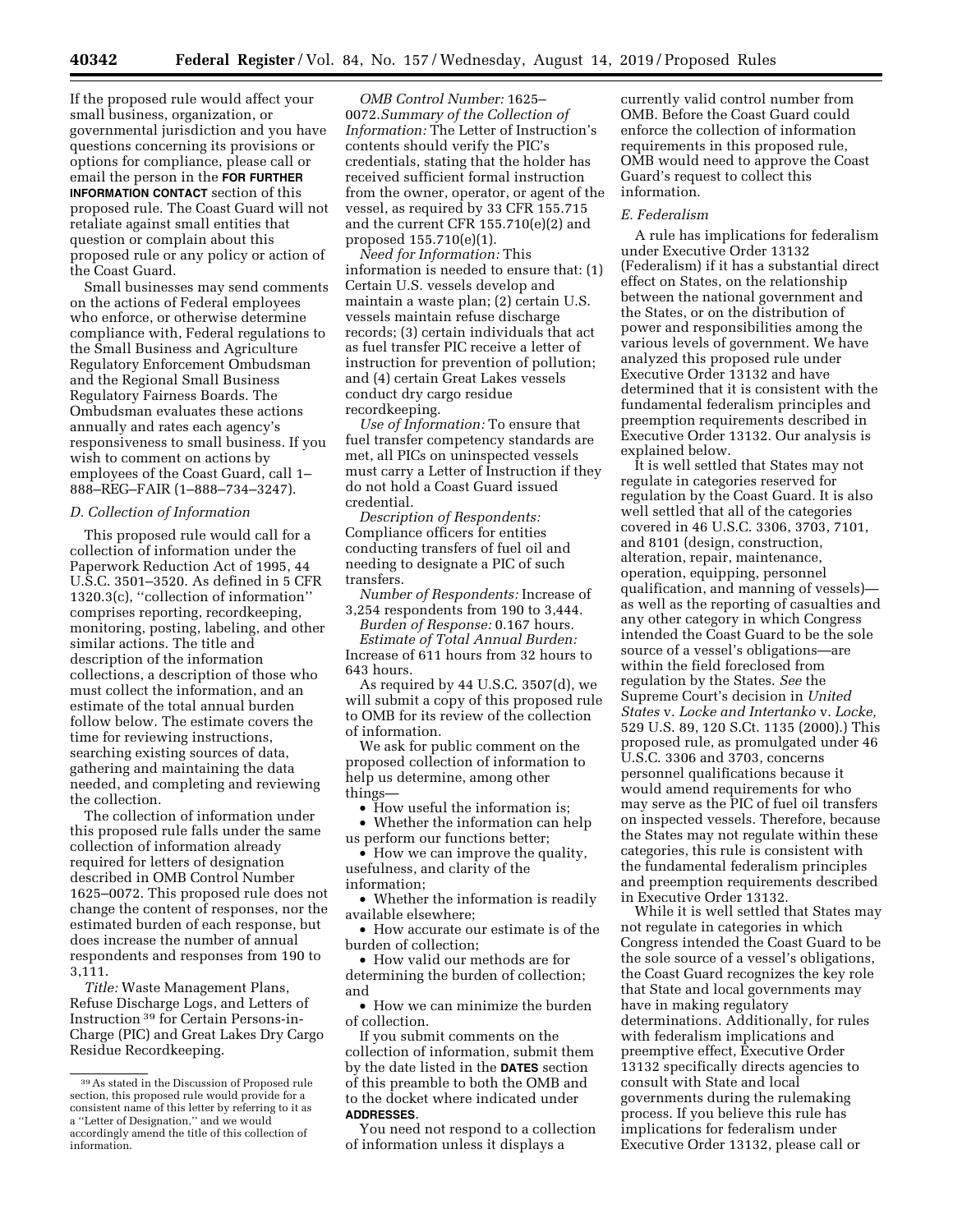## email the person listed in the **FOR FURTHER INFORMATION CONTACT** section of this preamble.

## *F. Unfunded Mandates*

The Unfunded Mandates Reform Act of 1995, 2 U.S.C. 1531–1538, requires Federal agencies to assess the effects of their discretionary regulatory actions. In particular, the Act addresses actions that may result in the expenditure by a State, local, or tribal government, in the aggregate, or by the private sector of \$100 million (adjusted for inflation) or more in any one year. Although this proposed rule would not result in such an expenditure, we do discuss the effects of this proposed rule elsewhere in this preamble.

### *G. Taking of Private Property*

This proposed rule would not cause a taking of private property or otherwise have taking implications under Executive Order 12630 (Governmental Actions and Interference with Constitutionally Protected Property Rights).

# *H. Civil Justice Reform*

This proposed rule meets applicable standards in sections 3(a) and 3(b)(2) of Executive Order 12988, (Civil Justice Reform), to minimize litigation, eliminate ambiguity, and reduce burden.

## *I. Protection of Children*

We have analyzed this proposed rule under Executive Order 13045 (Protection of Children from Environmental Health Risks and Safety Risks). This proposed rule is not an economically significant rule and would not create an environmental risk to health or a risk to safety that might disproportionately affect children.

### *J. Indian Tribal Governments*

This proposed rule does not have tribal implications under Executive Order 13175 (Consultation and Coordination with Indian Tribal Governments), because it would not have a substantial direct effect on one or more Indian tribes, on the relationship between the Federal Government and Indian tribes, or on the distribution of power and responsibilities between the Federal Government and Indian tribes.

## *K. Energy Effects*

We have analyzed this proposed rule under Executive Order 13211 (Actions Concerning Regulations That Significantly Affect Energy Supply, Distribution, or Use). We have determined that it is not a ''significant energy action'' under that order because

it is not a ''significant regulatory action'' under Executive Order 12866 and is not likely to have a significant adverse effect on the supply, distribution, or use of energy.

### *L. Technical Standards*

The National Technology Transfer and Advancement Act, codified as a note to 15 U.S.C. 272, directs agencies to use voluntary consensus standards in their regulatory activities unless the agency provides Congress, through OMB, with an explanation of why using these standards would be inconsistent with applicable law or otherwise impractical. Voluntary consensus standards are technical standards (for example, specifications of materials, performance, design, or operation; test methods; sampling procedures; and related management systems practices) that are developed or adopted by voluntary consensus standards bodies.

This proposed rule does not use technical standards. Therefore, we did not consider the use of voluntary consensus standards.

### *M. Environment*

We have analyzed this proposed rule under Department of Homeland Security Management Directive 023–01 and Environmental Planning COMDTINST 5090.1 (series), which guides the Coast Guard in complying with the National Environmental Policy Act of 1969 (42 U.S.C. 4321–4370f), and have made a preliminary determination that this action is one of a category of actions that do not individually or cumulatively have a significant effect on the human environment. A preliminary Record of Environmental Consideration supporting this determination is available in the docket where indicated under the ''Public Participation and Request for Comments'' section of this preamble. This proposed rule would be categorically excluded under paragraph L56 in Table 3–1 of U.S. Coast Guard Environmental Planning Implementing Procedures 5090.1. Paragraph L56 pertains to the training, qualifying, licensing, and disciplining of maritime personnel. This proposed rule involves letters of designation to assign PIC of fuel oil transfers on inspected vessels. We seek any comments or information that may lead to the discovery of a significant environmental impact from this proposed rule.

### **List of Subjects in 33 CFR Part 155**

Alaska, Hazardous substances, Oil pollution, Reporting and recordkeeping requirements.

For the reasons discussed in the preamble, the Coast Guard proposes to amend part 155 as follows:

## **PART 155—OIL OR HAZARDOUS MATERIAL POLLUTION PREVENTION REGULATIONS FOR VESSELS**

■ 1. The authority citation for part 155 is revised to read as follows:

**Authority:** 3 U.S.C. 301 through 303; 33 U.S.C. 1321(j), 1903(b), 2735; 46 U.S.C 3306, 3703, 70011, 70034; E.O. 12777, 56 FR 54757, 3 CFR, 1991 Comp., p. 351; Department of Homeland Security Delegation No. 0170.1. Section 155.1020 also issued under section 316 of Pub. L. 114–120. Section 155.480 also issued under section 4110(b) of Pub. L. 101– 380.

**Note:** Additional requirements for vessels carrying oil or hazardous materials are contained in 46 CFR parts 30 through 40, 150, 151, and 153.

■ 2. Amend §  $155.710(e)$  as follows:

■ a. In the introductory text, remove the word ''shall'' and add, in its place, the word ''must'';

■ b. Revise paragraph (e)(1);

■ c. Remove paragraph (e)(2);

■ d. Redesignate paragraphs (e)(3) and  $(e)(4)$  as paragraphs  $(e)(2)$  and  $(e)(3)$ , respectively; and

■ e. In newly redesignated paragraph  $(e)(2)$ , remove the text "or  $(2)$ ".

The revision reads as follows:

## **§ 155.710 Qualifications of person in charge.**

- \* \* \* \* \*
- (e) \* \* \*

(1) On each inspected vessel required by 46 CFR chapter I to have an officer aboard, and on each uninspected vessel, either:

(i) Holds a valid merchant mariner credential issued under 46 CFR chapter I, subchapter B, with an endorsement as master, mate, pilot, engineer, or operator aboard that vessel, or holds a valid merchant mariner credential endorsed as Tankerman-PIC; or

(ii) Carries a letter satisfying the requirements of § 155.715 and designating him or her as a PIC, unless equivalent evidence is immediately available aboard the vessel or at his or her place of employment.

### **§ 155.715 [Amended]**

\* \* \* \* \*

■ 3. In § 155.715, remove the text ''letter of instruction required in § 155.710(e)(2)" and add, in its place, the text ''letter referenced in  $§ 155.710(e)(1)$ ".